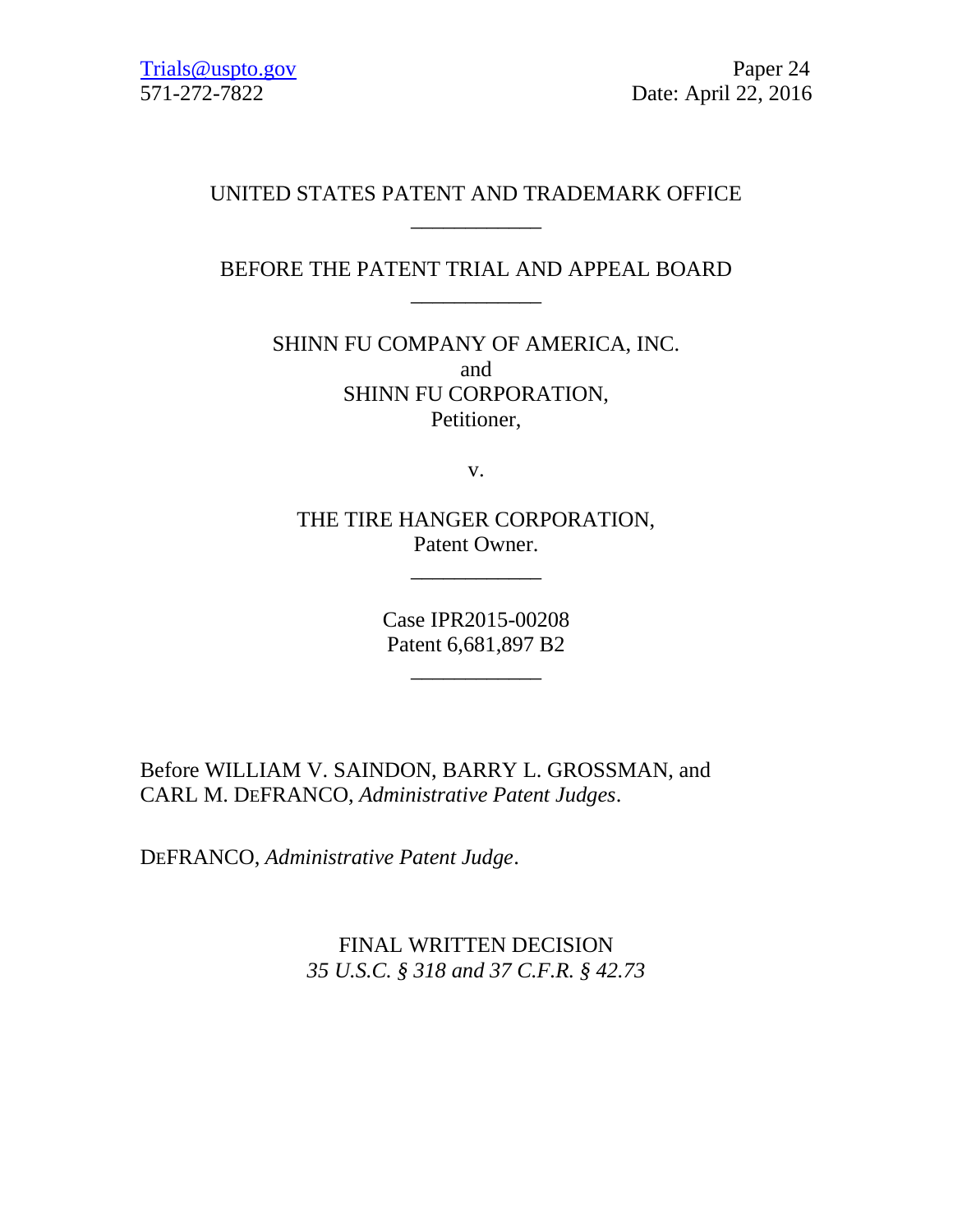l

#### I. INTRODUCTION

The Tire Hanger Corporation ("Tire Hanger") is the owner of U.S. Patent No. 6,681,897 B2 ("the '897 patent"). Shinn Fu Company of America, Inc. and Shinn Fu Corporation (collectively, "Shinn Fu") filed a Petition (Paper 2, "Pet.") for *inter partes* review of claims 1–5 of the '897 patent. In a preliminary proceeding, we instituted trial because Shinn Fu demonstrated a reasonable likelihood of proving the challenged claims unpatentable. Following institution, Tire Hanger chose not to file a Patent Owner Response to the Petition, but did file a contingent Motion to Amend (Paper 15, "Mot."), proposing to substitute claims 6–10 for original claims 1–5. Shinn Fu, in turn, filed an Opposition (Paper 16, "Opp.") to the proposed amendment, and Tire Hanger followed with a Reply (Paper 17, "Reply") in support of the amendment. An oral hearing was held at the request of both parties. 1

Pursuant to our jurisdiction under 35 U.S.C. § 6(c), we determine that Shinn Fu has met its burden of proving, by a preponderance of the evidence, that claims 1–5 of the '897 patent are *unpatentable*. We also determine that Tire Hanger has met its burden of showing that substitute claims 6–10, as proposed in its Motion to Amend, are patentably distinct over the prior art of record, and thus, we *grant* the Motion to Amend.

 $<sup>1</sup>$  A transcript of the oral hearing has been entered in the record. Paper 23,</sup> " $Tr.$ "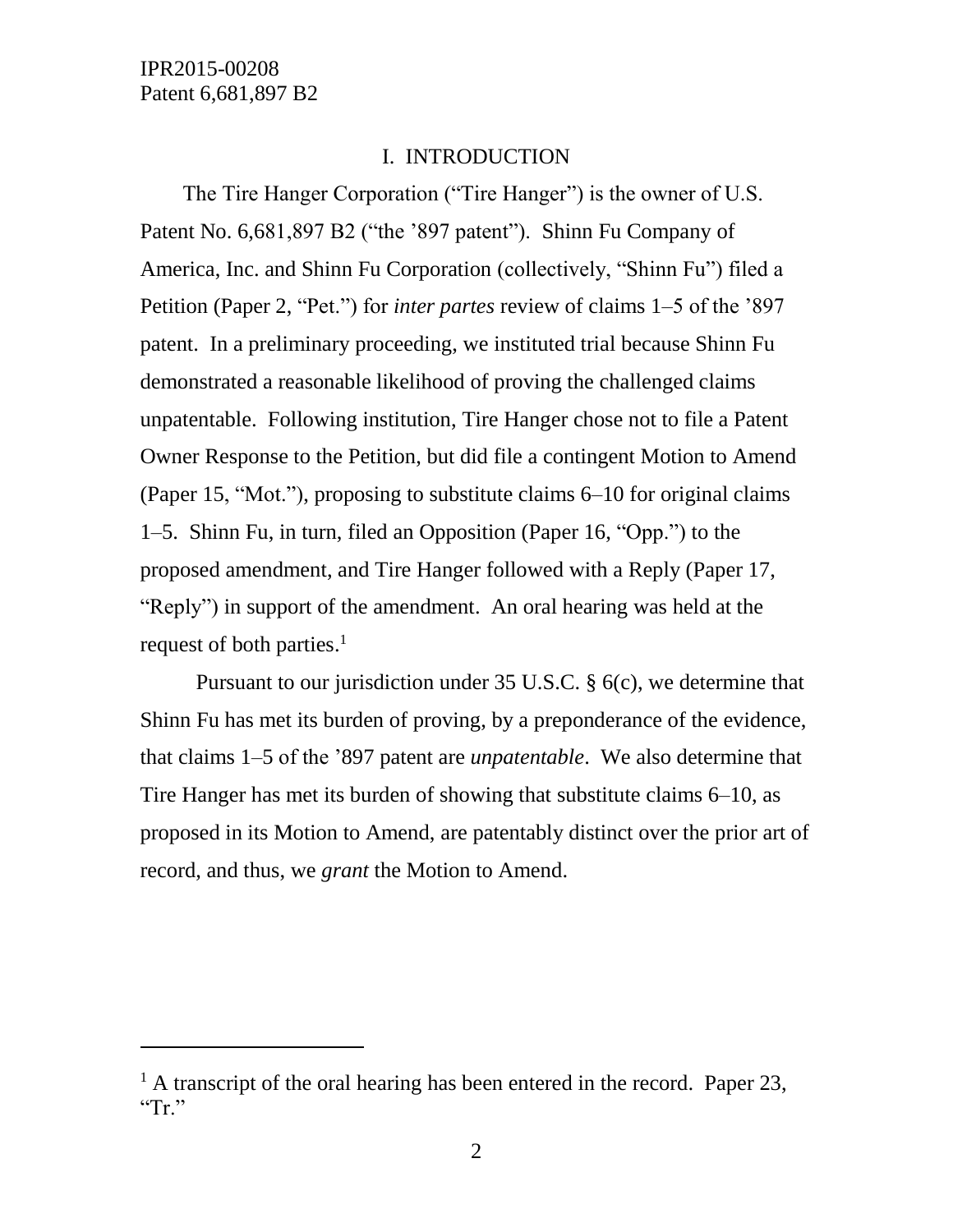#### II. BACKGROUND

#### *A. The '897 Patent*

The '897 patent is drawn to a method of handling a wheel of a motor vehicle while the vehicle is elevated on a hydraulic lift or hoist for repair by a service technician. Ex. 1002, 1:10–25, 3:23–27. As described, a "support arm" is disposed on the hoist or lift "at a height roughly corresponding to the height of a vehicle wheel's mounting holes when the vehicle is elevated." *Id*. at 3:23–55, 4:11–14. After removing the wheel from the vehicle, the service technician guides the wheel's mounting hole over the support arm "without bending significantly at the waist." *Id.* at 2:28–34, 4:28–36. Once service on the vehicle is complete, the technician grasps the wheel, pulls it clear of the support arm, and reinstalls it on the vehicle. *Id*. at 4:36–38. According to the specification, back strain or injury is avoided because the support arm is positioned "about chest high" so that the technician "does not have to bend over" while holding a heavy wheel. *Id*. at 4:15–27, 4:42–44.

*B. Related Proceeding*

The '897 patent is the subject of a federal district court action, *The Tire Hanger Corporation v. My Car Guy Concierge Services Inc. dba Hoist Hanger*, 5:14-cv-00549 (C.D. Cal.).

*C. Illustrative Claims*

Of the challenged claims, only claim 1 is independent, while claims 2–5 depend directly from claim 1. Claim 1 is illustrative of the claimed invention and recites a method that comprises essentially five steps: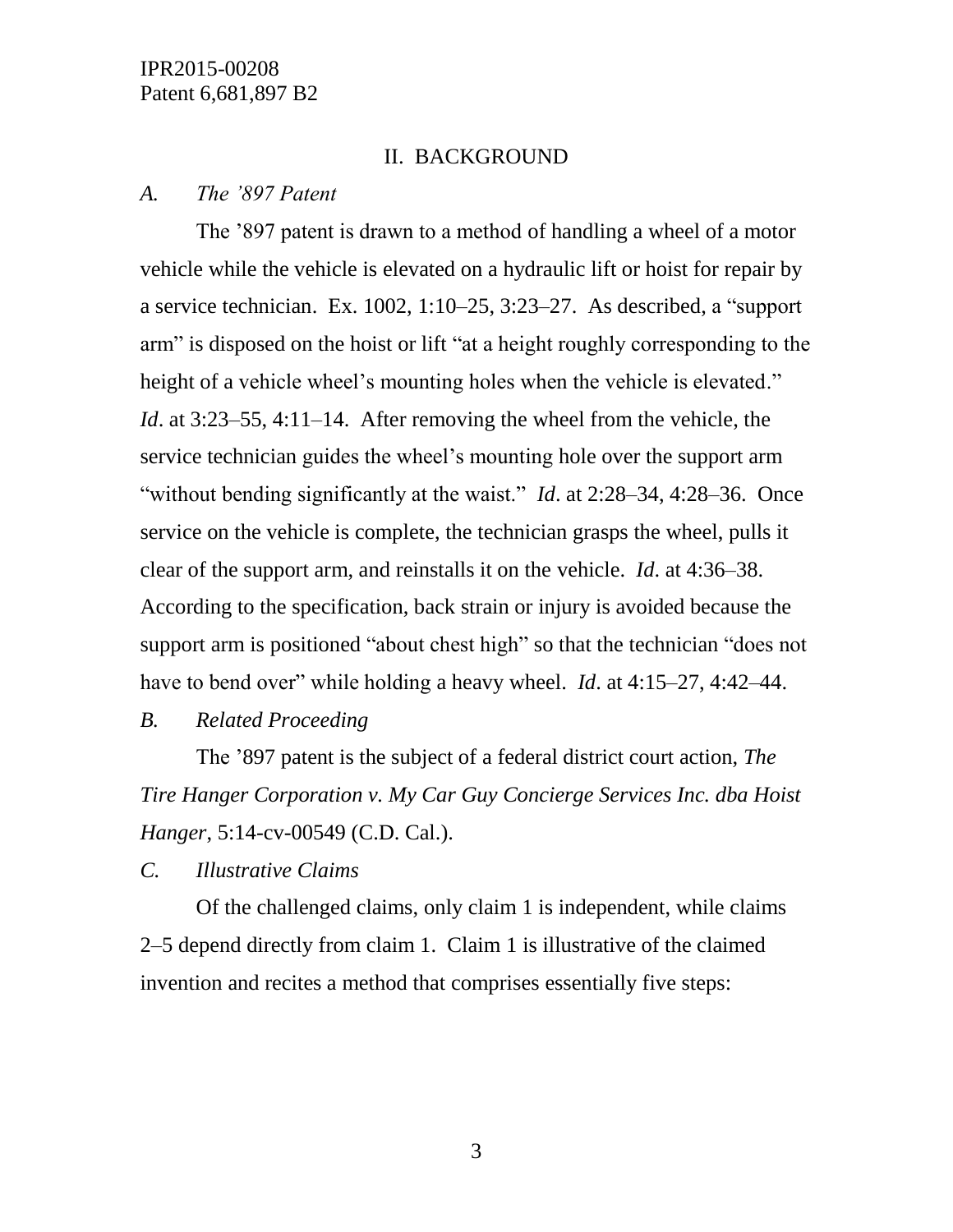1. A method for temporarily retaining a vehicle wheel, comprising the steps of:

> [1] elevating a vehicle on an automotive hoist so that a support arm disposed on the hoist is at about the same height as a wheel of the vehicle;

[2] removing the wheel from the vehicle;

[3] placing the wheel on the support arm;

[4] removing the wheel from the support

arm substantially without bending over; and [5] reinstalling the wheel onto the vehicle.

Ex. 1002, 8:9–16 (bracketed numbers added for clarity).

In its Motion to Amend, Tire Hanger proposes substitute claims 6–10, of which claim 6 is independent and a substitute for claim 1, should it be found unpatentable. Claims 7–10 are proposed as substitutes for dependent claims 2–5, respectively.

Proposed substitute claim 6 includes essentially the same five steps as original claim 1, but adds greater detail to several of those steps. Most notably, rather than simply "placing" the wheel on the support arm, the third step provides for (a) *carrying* the wheel *to* the support arm, and (b) *hanging* the wheel *on* the support arm. Specifically, substitute claim 6 reads as follows, with underlining indicating language added to, and strikethrough indicating language removed from, original claim 1:

6. A method for a human to use a support arm to temporarily retaining a vehicle wheel during removal and reinstallation of the wheel with respect to a vehicle, comprising, in the following order, the steps of:

[1] elevating a the vehicle on an automotive hoist so that a support arm disposed on the hoist is at about the same height as a wheel of the vehicle, and the human can remove the wheel without bending over;

[2] removing the wheel from the vehicle;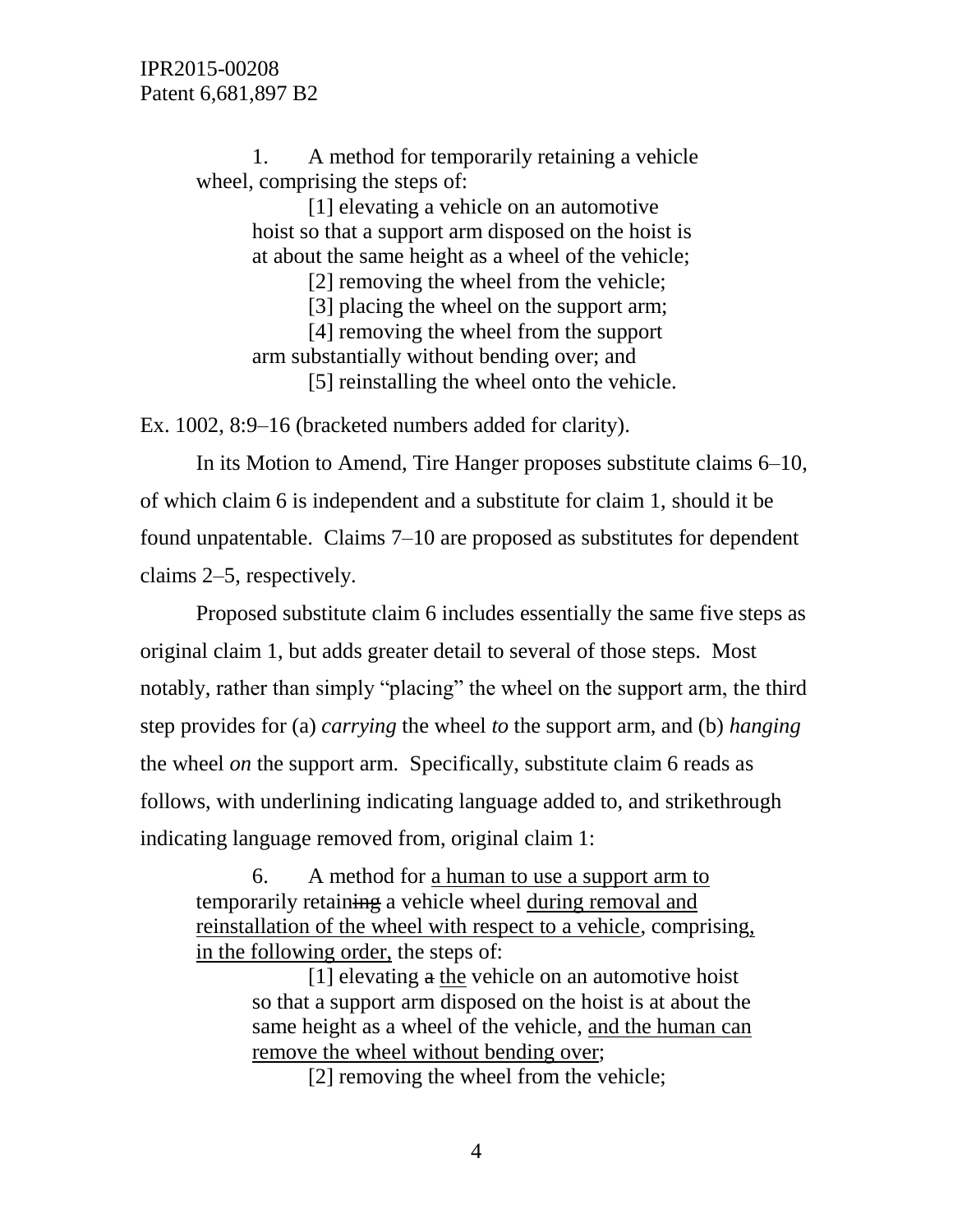[3] [a] carrying the wheel to the support arm, wherein the human carries an entire weight of the wheel;

[b] placing hanging the wheel on the support arm, wherein the step of hanging the wheel on the support arm consists essentially of guiding a hole in the wheel over the support arm and releasing the wheel;

[4] removing the wheel from the support arm substantially without the human bending over, wherein the step of removing the wheel from the support arm consists essentially of grasping the wheel and pulling the wheel clear of the support arm; and [5] reinstalling the wheel onto the vehicle.

Mot. 1–2 (bracketed numbers and letters added for clarity).

*D. The Instituted Grounds*

 $\overline{a}$ 

In the preliminary proceeding, we instituted trial on the following grounds: (1) whether claims 1 and 4 are unpatentable under 35 U.S.C. § 102 as being anticipated by Heidle<sup>2</sup>; (2) whether claims 3 and 5 are unpatentable under 35 U.S.C. § 103 as having been obvious over the combination of Heidle,  $AAPA$ ,<sup>3</sup> and  $OSHA$ <sup>4</sup>; (3) whether claims  $1-4$  are unpatentable under 35 U.S.C. § 103 as having been obvious over the combination of Komorita,<sup>5</sup> AAPA, and OSHA. Dec. Inst. 9.

<sup>2</sup> U.S. Patent No. 5,813,659, iss. Sept. 29, 1998 ("Heidle") (Ex. 1003).

 $3$  Applicant Admitted Prior Art ("AAPA") (Ex. 1002, 1:15–52).

<sup>4</sup> U.S. DEPT. OF LABOR, *BACK DISORDERS AND INJURIES*, OSHA TECHNICAL MANUAL 5-1 (2nd ed., 1991) ("OSHA") (Ex. 1005).

<sup>5</sup> Japanese Patent Pub. No. H4-368261, pub. Dec. 21, 1992 (Ex. 1004) (referenced in the Petition as "Toyota," but otherwise referred to as "Komorita," the first named inventor).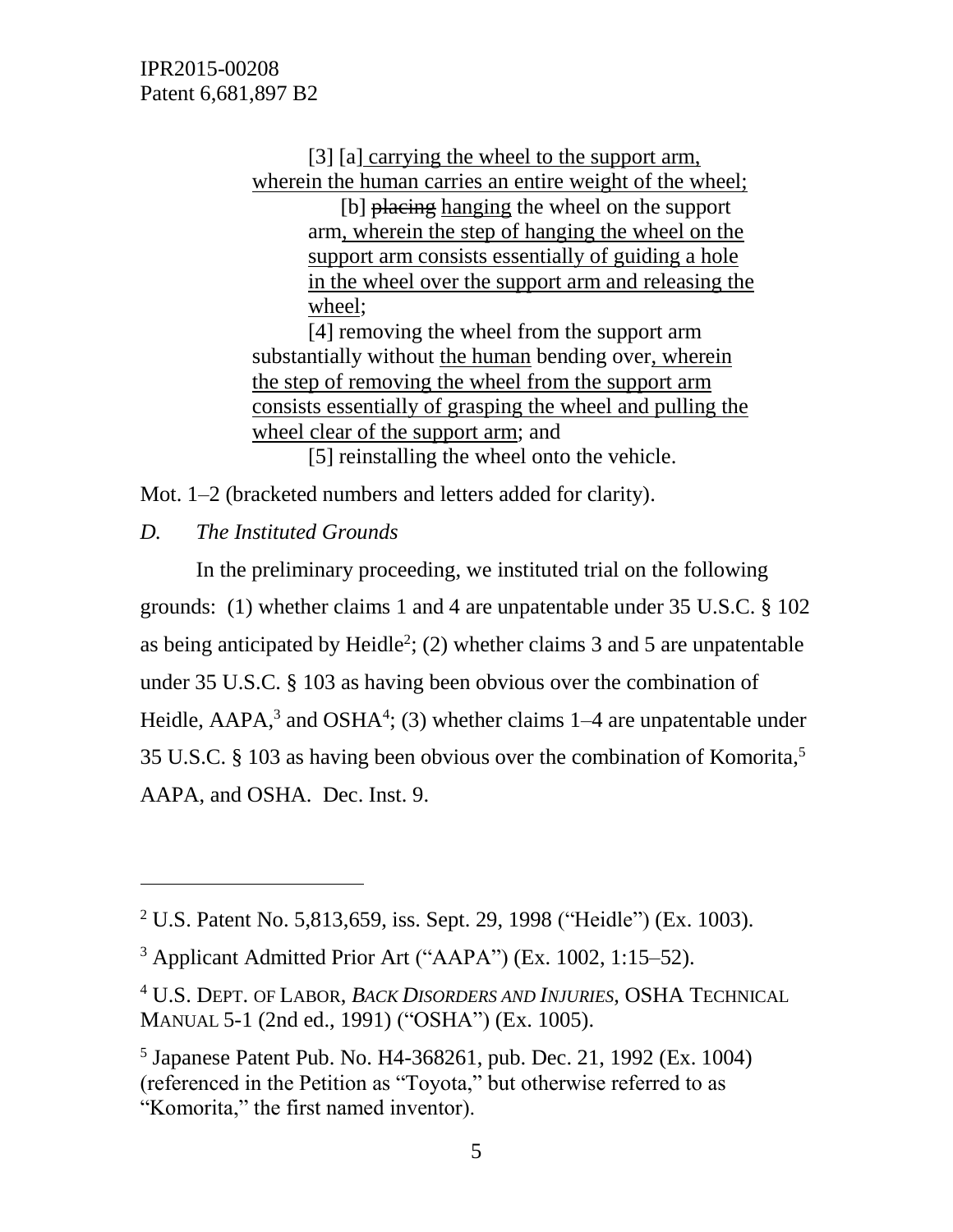## *E. Expert Testimony*

Shinn Fu supported its Petition with the Declaration of Charles E. Naber (Ex. 1007). Tire Hanger did not file an expert declaration with its Motion to Amend, relying instead on express disclosures in the prior art and the challenged patent as evidence of the level of skill in the art.

#### III. ANALYSIS

## *A. Claim Construction*

We analyze each claim term in light of its broadest reasonable interpretation, as understood by one of ordinary skill in the art and as consistent with the specification of the '897 patent. 37 C.F.R. § 42.100(b). As a result of the Motion to Amend, we must construe terms from both original claims 1–5, as well as several new terms added by proposed substitute claims 6–10.

# *1. Original Claims 1–5*

 In the preliminary proceeding, we focused on whether original claims 1–5 impart a specific order, or sequence, for performing the recited steps. Dec. Inst. 4–5. We concluded that neither the claim language nor the specification requires a narrow construction where the wheel must be removed from the vehicle before being placed on the support arm. *Id*. at 5. At trial, neither party disputed that construction, and we maintain it as the correct one for purposes of deciding patentability of claims 1–5.

# *2. Proposed Substitute Claims 6–10*

Tire Hanger's proposed substitute claims introduce new terminology that requires construction beyond what was done at the time of institution. Specifically, substitute claim 6 replaces the term "placing" with the new term "hanging." We see no reason to interpret "hanging" apart from its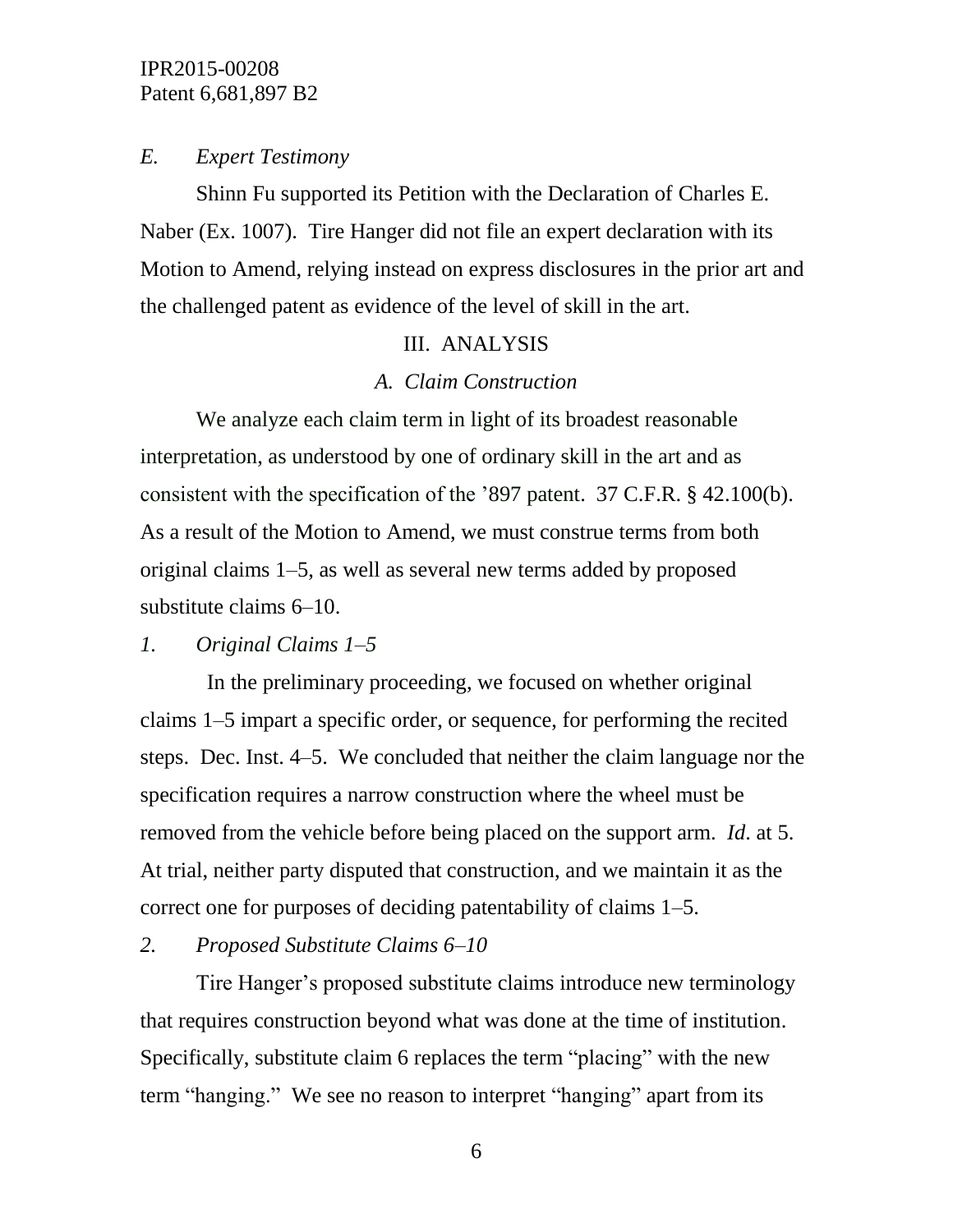plain and ordinary meaning. Thus, consistent with its dictionary definition, we construe "hanging" as "to fasten to some elevated point *without support from below*." *Merriam-Webster's Collegiate Dictionary*, 10th ed. (2000) (emphasis added).

The substitute claims also use the transitional phrase "consisting essentially of," which Shinn Fu argues should be construed presumptively as equivalent to "comprising." Opp. 3–4 (citing *Manual of Patent Examining Procedure* § 2111.03). Tire Hanger argues for a narrower construction because, in its view, any additional steps would "materially change the basic and novel characteristics of the claimed method," pointing to column 1, lines 26–59, of the '897 patent. Reply 3 (citing Ex. 1002). We are not persuaded that a skilled artisan would view adding a simple extra step, such as raising the wheel to trip a safety latch while removing the wheel from the support arm (*see, e.g.*, Ex. 1012, Fig. 2, 2:61–70), as materially changing the basic objective of the claimed invention in terms of being "easily accessible within the work space," "remain[ing] out of the way," and "not requir[ing] workers to bend over," as made clear in the specification. Ex. 1002, 1:54–59. Thus, we determine that the phrase "consisting essentially of" should be construed as equivalent to "comprising," so long as any additional unlisted steps "do not have a material effect on the basic and novel characteristics" of the claimed method. *PPG Indus., Inc. v. Guardian Indus. Corp.,* 156 F.3d 1351, 1354–55 (Fed. Cir. 1998).

#### *B. State of the Art*

#### *1. Conrad, Marion, Anderson, and Wüthrich*

The prior art of record is replete with wall-mounted hangers for storing and/or displaying various tire and wheel assemblies. Tire Hanger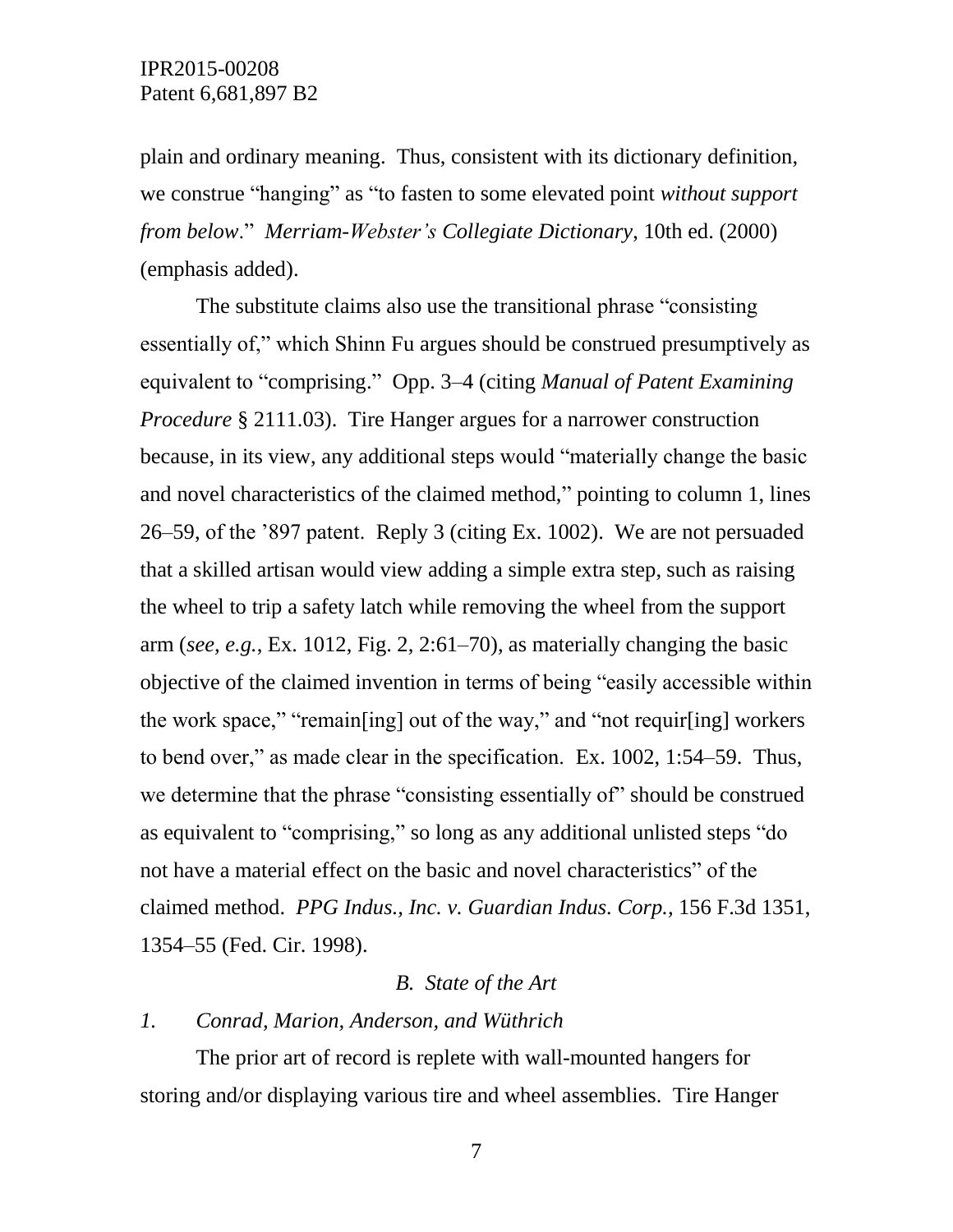addresses several of these known wheel hangers in its Motion to Amend— Marion,<sup>6</sup> Wüthrich,<sup>7</sup> and Anderson,<sup>8</sup> —and another in its Reply—Conrad.<sup>9</sup> Mot. 16–20; Reply 5–10. A summary of each is provided below.

*a. Conrad (Ex. 1010)* 

Conrad was cited during prosecution of the '897 patent and teaches a "utility hook" and associated "bracket means" for holding and storing heavy articles, "such as boards, tires and bicycles," against a wall. Ex. 1010, 1:6– 35, 1:55–61, 2:6–14. Figure 2 of Conrad, reproduced below, depicts the wall-mounted hook and bracket means.



As described by Conrad, the utility hook includes a vertical section and a horizontal section. *Id*. at 2:6–8. The vertical section is supported by "bracket means [] which extend into the wall of the support structure, on which the apparatus is mounted." *Id*. at 2:28–30. Conrad further teaches that "the hooked end of the horizontal section may be provided without a full

 $\overline{a}$ 

<sup>9</sup> U.S. Patent No. 4,650,144, iss. Mar. 17, 1987 (Ex. 1010).

 $6$  U.S. Patent No. 1,515,690, iss. Nov. 18, 1924 (Ex. 1012).

 $7$  EP 0486431 B1, iss. Mar. 6, 1996 (Ex. 2006).

<sup>8</sup> U.S. Patent No. 5,618,228, iss. Apr. 8, 1997 (Ex. 2007).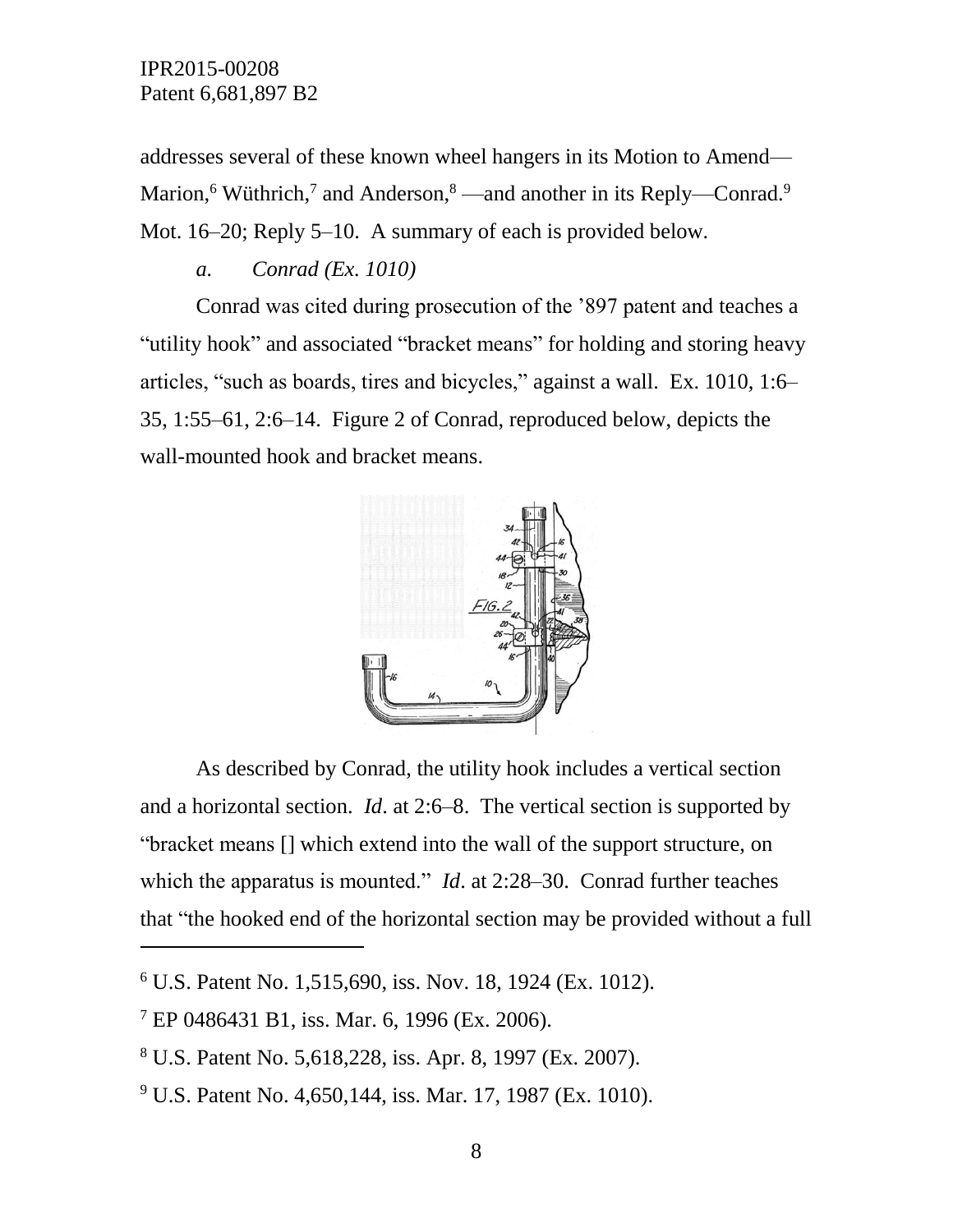90° turn in the arm at the hooked end. This [is] advantageous when the apparatus is used for supporting wheels in order to make it easier to extend the hooked end of the arm through the opening in the center of the wheel, for example the hub receiving opening in a wheel on which a tire is mounted." *Id*. at 2:20–27.

## *b. Marion (Ex. 1012)*

Marion discloses a tire hanger comprising "an L-shaped hook member" mounted to an overhead "rail," on which a series of tires are stored in a row. Ex. 1012, 1:41–50. Figure 1 of Marion, reproduced below, depicts the rail-mounted tire hanger.



As described by Marion, the hook member supports the tire "in display position" so that it "may be removed and replaced with the least possible trouble." *Id*. at 1:9–16. Lifting the tire upwardly disengages a "latch" on the hook member, permitting the hook member "to swing downwardly . . . and consequently allowing the tire to be drawn downwardly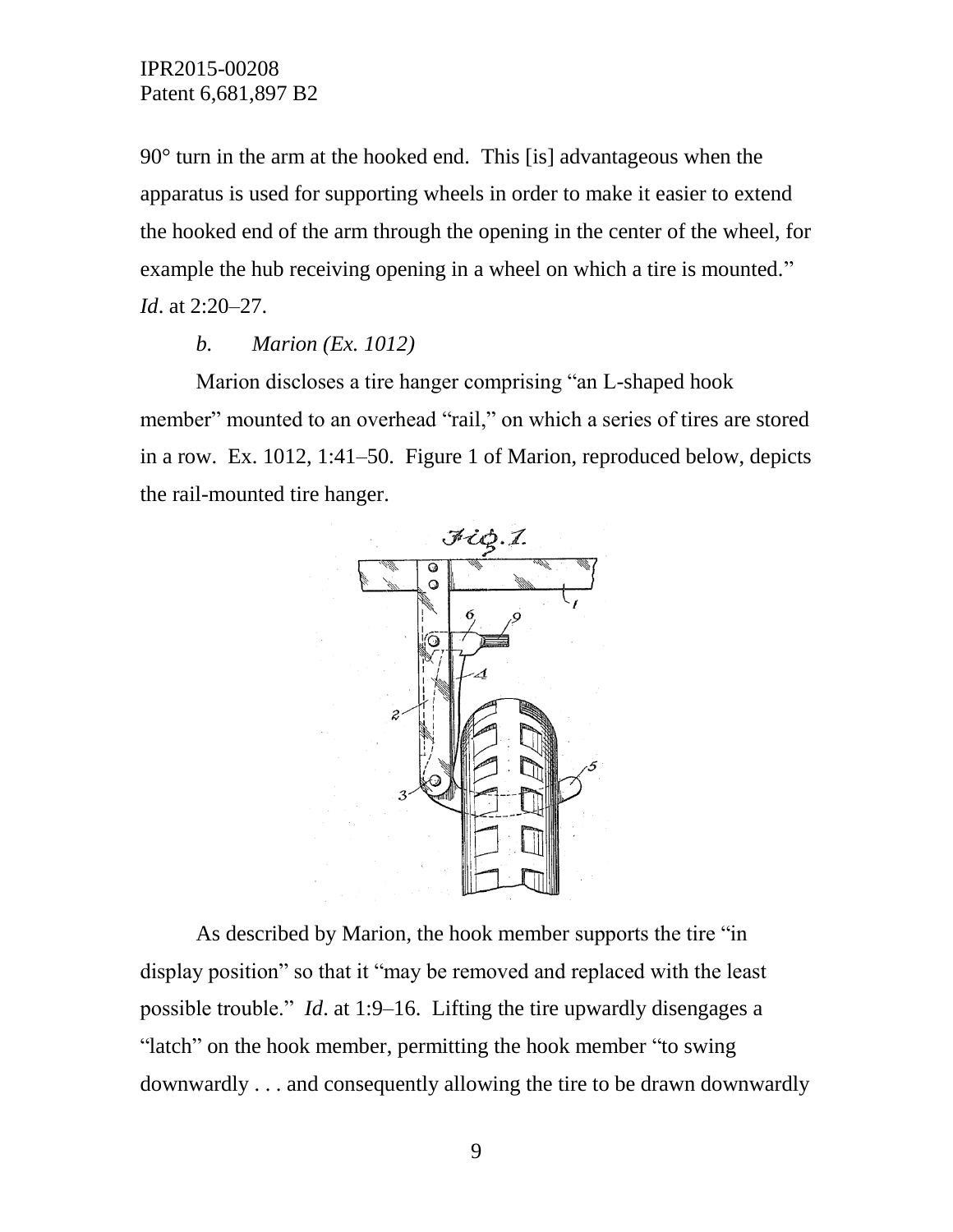without in any manner disturbing adjacent tires." *Id.* at 2:61–70, Fig. 2. Marion's tire hanger is similar to Conrad in so far as a support arm passes through a hole in the wheel for hanging the tire.

*c. Anderson (Ex. 2007)*

Anderson, also cited during prosecution of the '897 patent, discloses a "holding fixture" for a wheel and tire assembly. Ex. 2007,  $1:15-21$ , Fig. 1. As described, the holding fixture "will releasably lock the wheel and tire assembly in any one of a number of predetermined rotative positions" so that work may be performed on the tire. *Id*. 1:15–21, 1:60–66. At one end of the holding fixture is a mounting bracket that is "affixed to a wall or other appropriate vertical surface in a shop." *Id*. at 1:66–2:2, 2:34–36. At the other end is a mounting plate having "wheel mounting bolts" that pass through "wheel mounting holes" so that the wheel and tire assembly is "firmly mounted on the wheel mounting plate" for subsequent work on the tire. *Id*. at 4:34–46, Fig. 2; *see also id*. at 5:11–17 (describing the wheel and tire assembly as "firmly affixed to wheel mounting plate 32 by bolts 36 and nuts 37").

#### *d. Wüthrich (Ex. 2006)*

Wüthrich discloses a device that ensures "effective safeguarding against theft" of wheels or tires hanging on the wall of an automotive repair shop, a sales or display room, or a household garage. Ex. 2006, 3, 14 (Fig. 1). As described, the device comprises a support rod provided with a "wall plate" and "safety screws" at one end and a "securing device," or "lock," at the other end "to prevent any unauthorized removal of the support rod together with the wheel [] hung thereon." *Id*. at 4–5.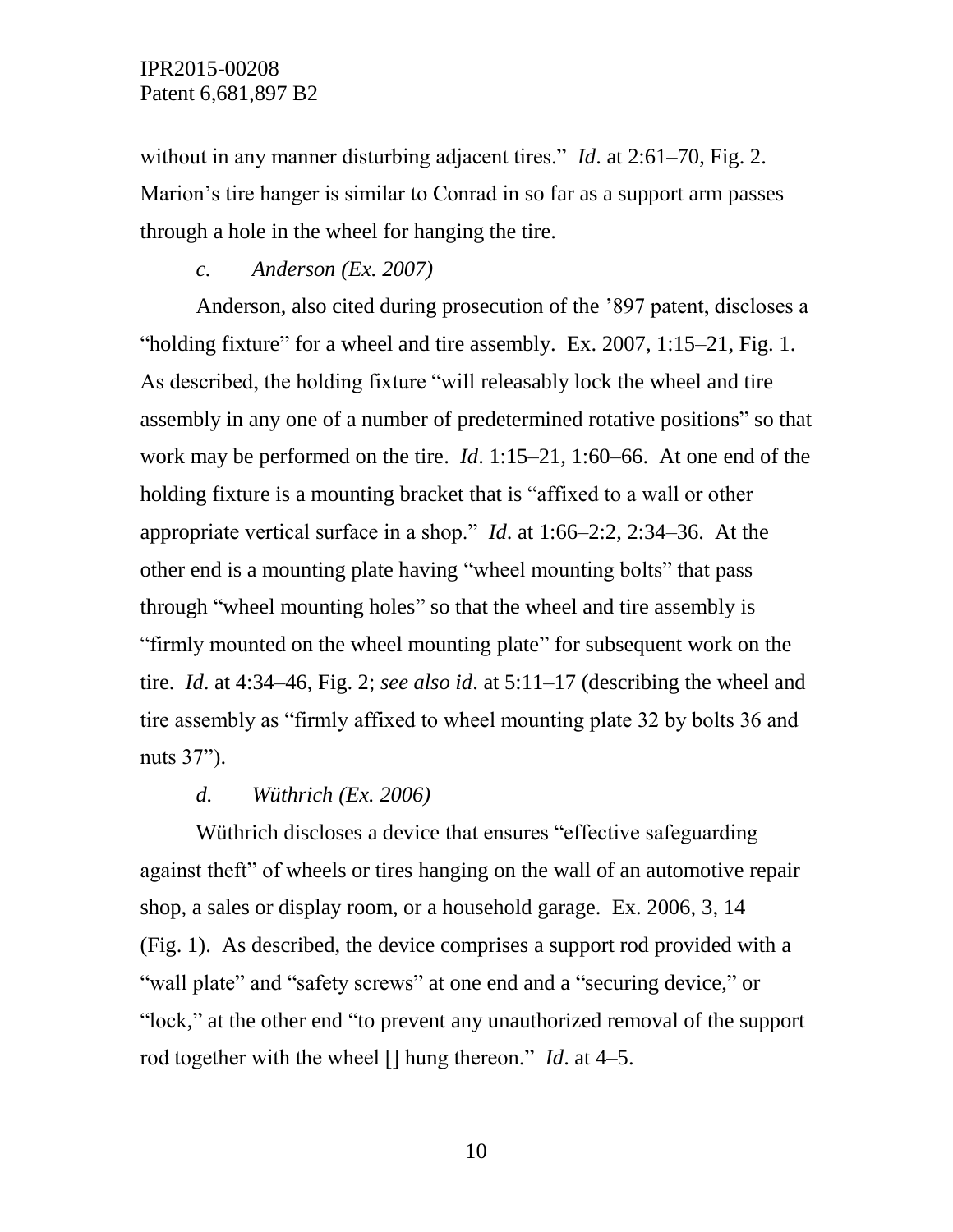l

# *2. Komorita, Heidle, and Curran*

In addition to wall-mounted hangers for wheel and tire assemblies, the prior art of record includes automotive hoists, some of which depict devices for holding wheels removed from a vehicle. The pertinent references are summarized as follows.

# *a. Komorita (Ex. 1004)*

Komorita discloses a "tire hanger" affixed to a vehicle lift for holding wheels removed from the vehicle. Ex. 1004, Abstract. Figure 29 of Komorita, reproduced below, depicts the vehicle lift and tire hanger.



Figure 29 of Komorita depicts tire hanger W extending from the side of lift V.<sup>10</sup> Tire hanger W consists of a "tire receiving main swing arm W2

<sup>&</sup>lt;sup>10</sup> The figure has been modified to remove inapplicable lead lines and part numbers.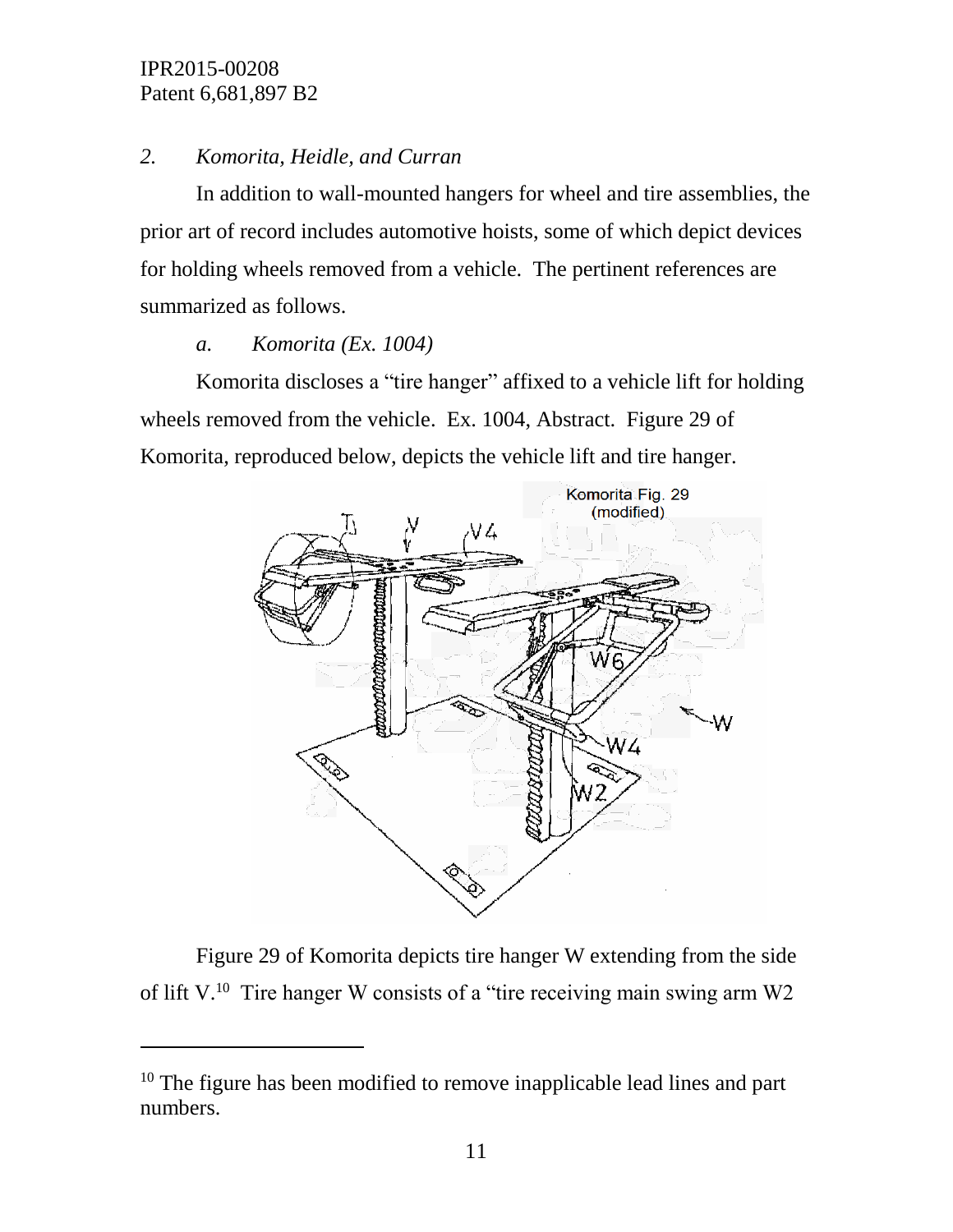that is formed from a pipe and has essentially a square shape." Ex. 1004 ¶ 113. On either end of main swing arm W2 are two auxiliary swing arms W<sub>4</sub> and W<sub>6</sub>. *Id.* 114. When a tire is placed in tire hanger W, the tire "passes through the tire receiving main swing arm W2" and "will contact the tire receiving auxiliary swing arms W4, W6," so as to hold the tire. *Id.* As depicted in figure 29, tire T (in dotted lines) passes through the square swing arm W2 and is *supported from underneath* by auxiliary swing arms W4, W6. According to Komorita, "the wheel that is removed from the vehicle can easily be held by the tire hanger, and the wheel will not be placed on the floor." *Id*. ¶ 6.

## *b. Heidle (Ex. 1003)*

Heidle discloses a manual hoist for use by a service technician in removing and installing the wheel of a vehicle elevated on a hydraulic lift. Ex. 1003, Abstract. The hoist consists of an S-hook fastener and strap arrangement, with the S-hook fastener attached to one end of the strap and the opposite end of the strap hung from a cantilever arm mounted on the lift. *Id.* at 2:64–3:1. Figure 2 of Heidle, reproduced below, depicts the hoist in operation.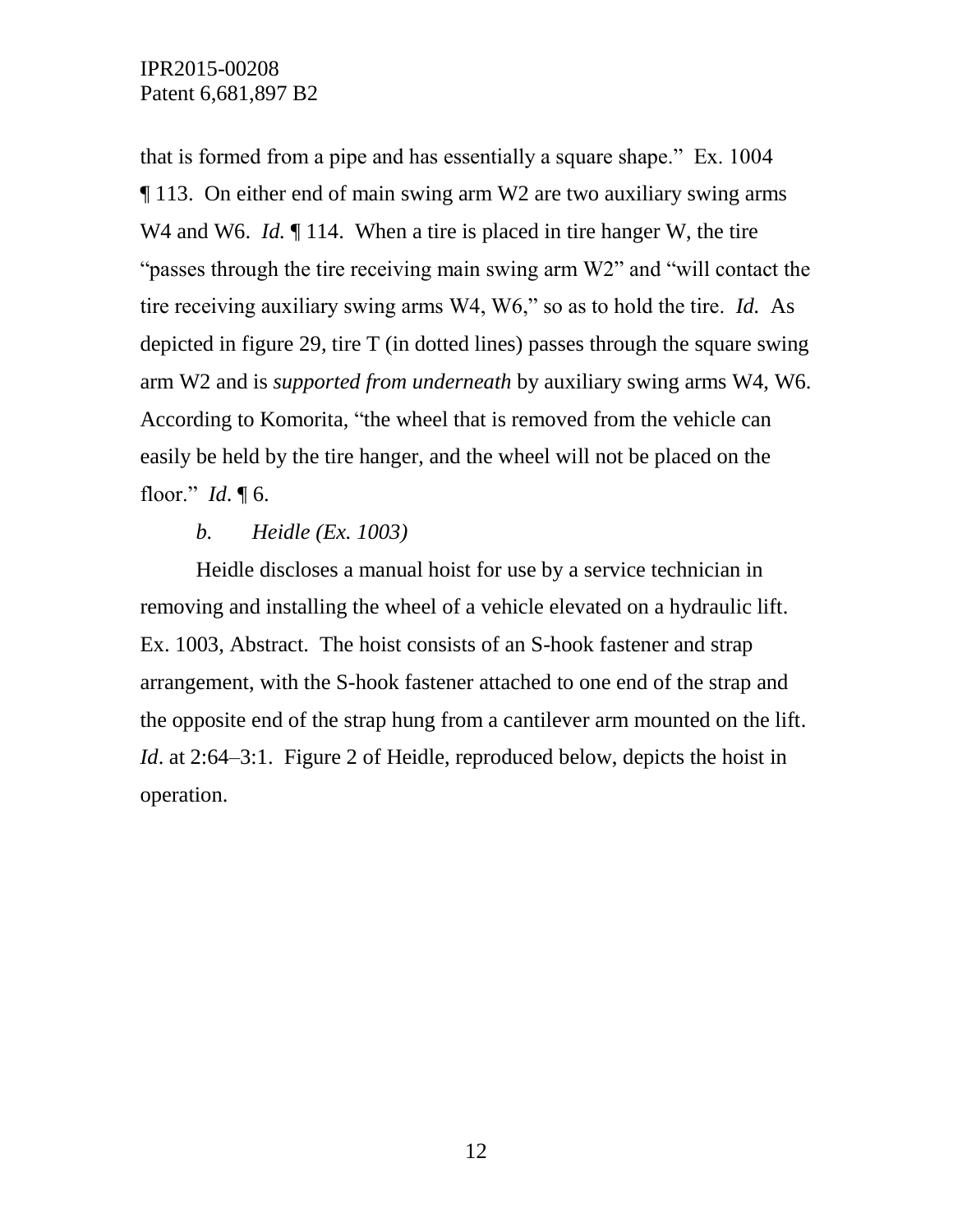

According to Heidle, the S-hook fastener is "operatively arranged to fasten to the wheel." *Id*. at 1:50–53; *see also id*. at 3:1–2 ("Fastener 22 is secured to wheel 12 by removing any slack in strap 20."). Once the lug nuts of the wheel are removed, "wheel 12 is pivoted away from vehicle 14 and suspended by hoist 10." *Id*. at 3:17–22. As a result, "[t]he mechanic then avoids having to drop *or lift the wheel*." *Id*. at 2:27–30 (emphasis added).

*c. Curran (Ex. 1006)*

The parties also make reference to Curran, which is directed to a hydraulic lift for a motor vehicle. Ex. 1006, Abstract, 1:6–8. Curran does not teach anything about servicing a vehicle, except to say that, once the lift is raised, "necessary work can then be carried out on the vehicle." *Id*. at 9:65–66. Neither Shinn Fu nor Tire Hanger points to anything in Curran about handling a wheel removed from the vehicle.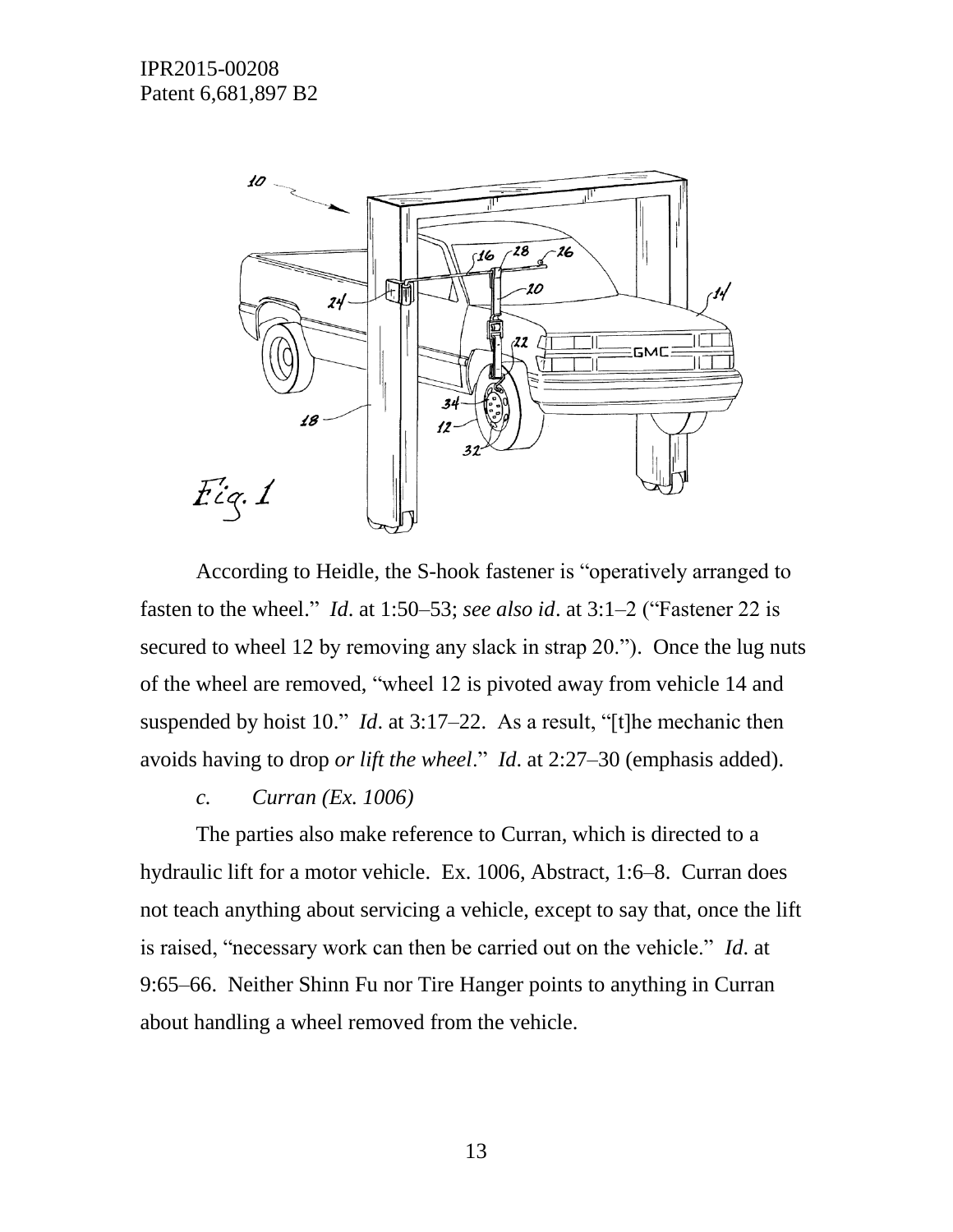## *3. OSHA (Ex. 1005) and AAPA (Ex. 1002)*

Finally, the prior art of record includes two references discussing back disorders and injuries. For instance, OSHA stands for the well-known concept that bending while lifting a heavy object may lead to back disorders. Ex. 1005 at 5-1, 5-2. As a solution, OSHA recommends that "Platforms . . . should be built above the knee and below shoulder height to minimize awkward postures." *Id*. at 5-3. Consistent with OSHA, Shinn Fu points to the '897 patent's disclosure of an admitted prior art ("AAPA") method in which an individual would "carry the tire out of the work area to a table or other surface on which the tire can be placed temporarily without requiring the individual to bend over." Ex. 1002, 1:34–40.

#### *C. Original Claims 1–5*

In our Decision to Institute, we found persuasive Shinn Fu's analysis of how the elements of claims 1 and 4 are taught by the disclosure of Heidle, how the elements of claims 3 and 5 are taught by Heidle in combination with the secondary references of AAPA and OSHA, and how the elements of claims 1–4 are taught by Komorita in combination with AAPA and OSHA. Dec. 5–8. Tire Hanger does not rebut this analysis, electing not to file a Patent Owner Response and, thereby, waiving any arguments in defense of patentability of challenged claims 1–5. *See* 37 C.F.R. § 42.23(a) ("Oppositions . . . must include a statement identifying material facts in dispute" and "[a]ny material fact not specifically denied may be considered admitted"); *see also* Paper 14, "Scheduling Order" (cautioning that "any arguments for patentability not raised and fully briefed in the [Patent Owner] response will be deemed waived").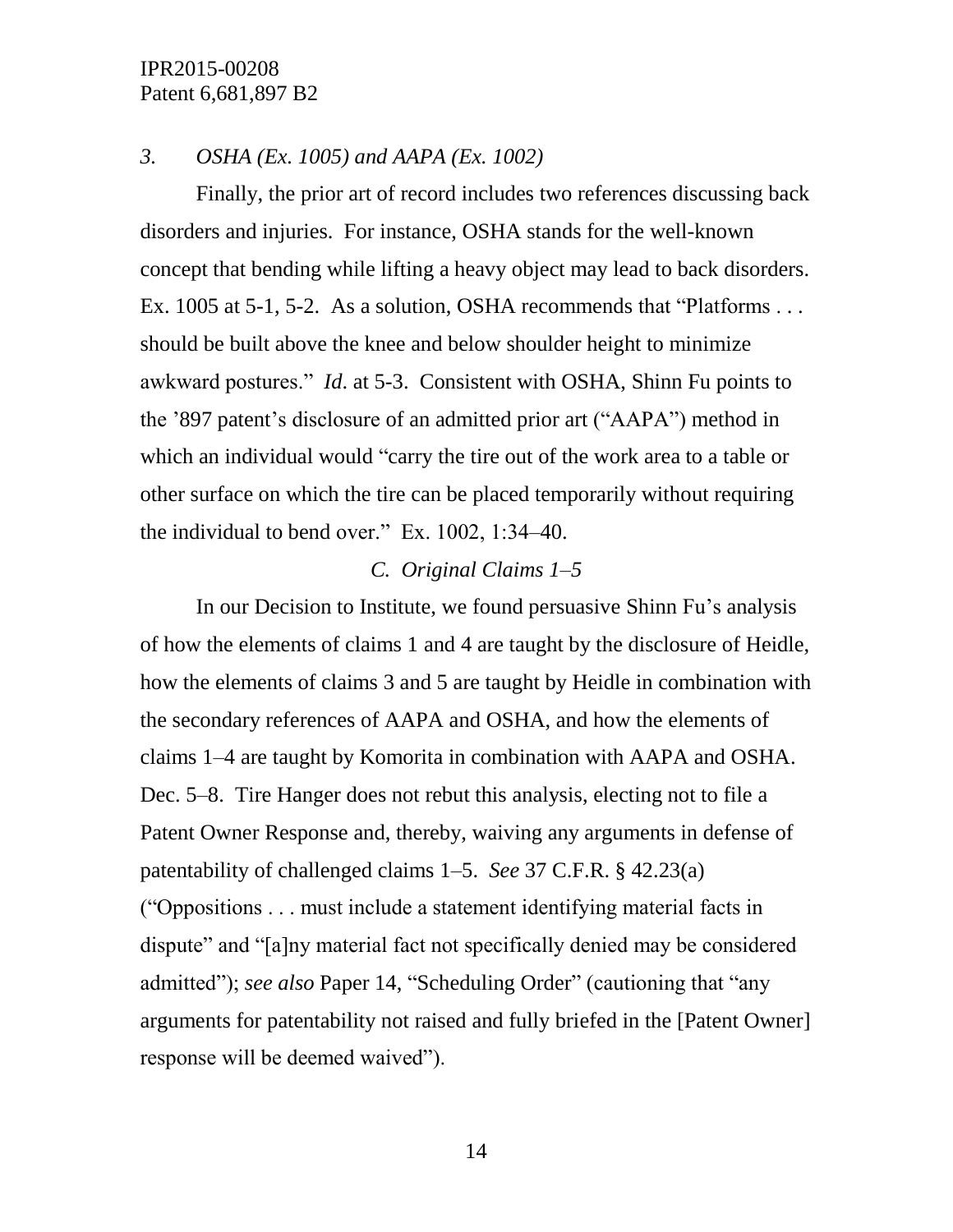Indeed, at oral argument, Tire Hanger acknowledged that the original claims "are not patentable," and that it had "made a decision not to proceed with those claims" and wished to "rest [its] hat on the amended claims." Tr. 21; *see also* Tr. 24 (agreeing that the original claims are no longer at issue). Thus, there appears to be no dispute that the individual steps of the originally challenged claims were known in the art. *See, e.g.*, Tr. 25, 29. There also appears to be no dispute that a skilled artisan would have had sufficient reason to combine the asserted prior art. On this basis, we reconfirm our findings from the Decision to Institute, and again find that the prior art recognized temporarily placing the wheel of vehicle on a support arm affixed to an automotive hoist at about the same height as the elevated vehicle. Ex. 1011, 107; Ex. 1012, 90, Fig. 5.

In sum, we find that Heidle anticipates each of the steps of method claims 1 and 4. We also find that a skilled artisan would have had reason to combine the teachings of Heidle, OSHA, and AAPA to arrive at the steps of method claims 3 and 5, and to combine the teachings of Komorita, OSHA, and AAPA to arrive at the steps of claims 1–4. Accordingly, Shinn Fu has demonstrated, by a preponderance of the evidence, that originally challenged claims 1 and 4 of the '897 patent are unpatentable under 35 U.S.C. § 102 based on Heidle, that claims 3 and 5 are unpatentable under 35 U.S.C. § 103 based on Heidle, OSHA, and AAPA, and that claims 1–4 are unpatentable under 35 U.S.C. § 103 based on Komorita, OSHA, and AAPA.

#### *D. Proposed Substitute Claims 6–10*

In regards to Tire Hanger's Motion to Amend, claim 6 is proposed as a substitute for original claim 1 and incorporates the same five steps as original claim 1, while adding several new limitations not found in the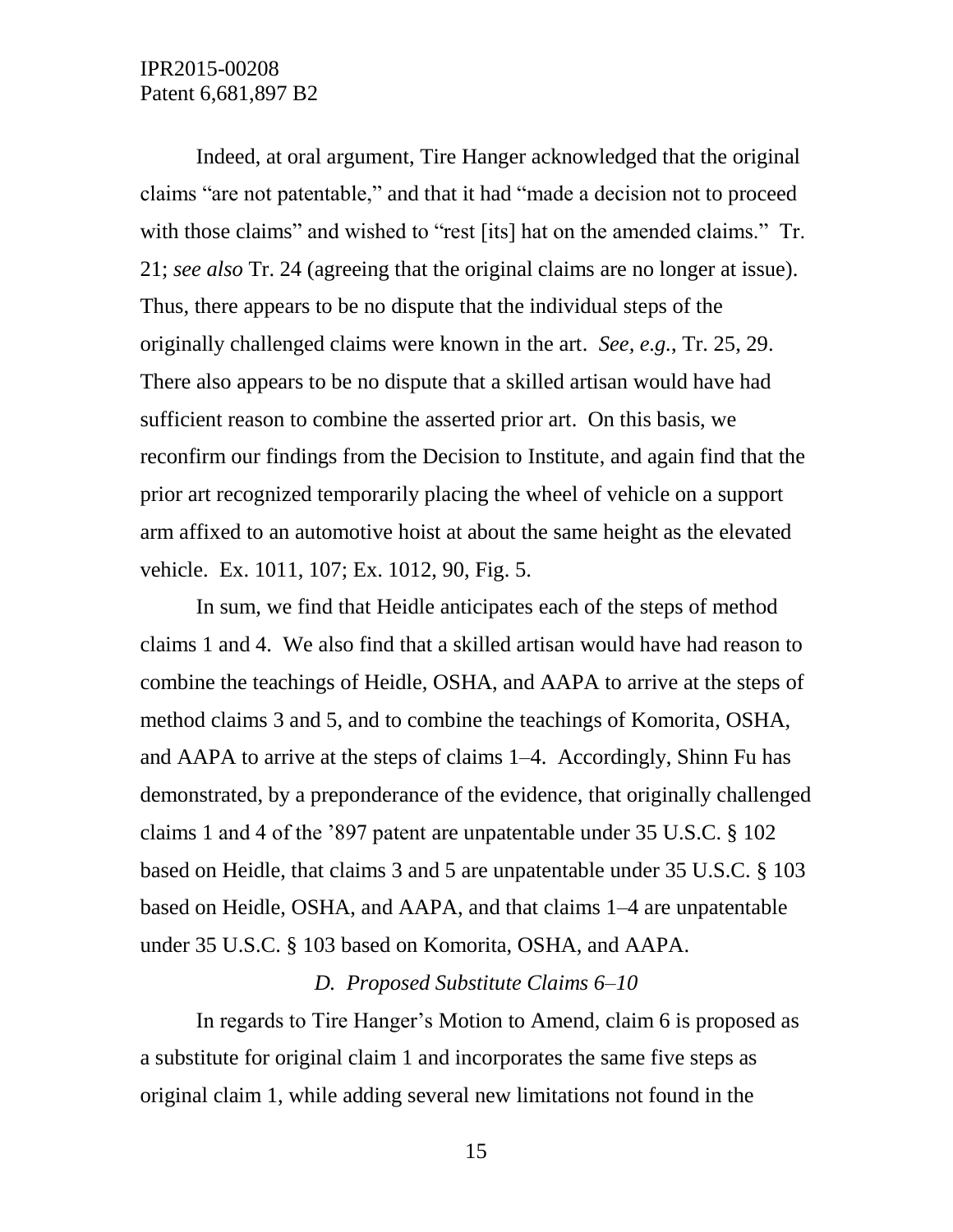original claims. Mot. 2. Of particular pertinence, the newly added limitations require:

• "in the following order," which now requires that the steps be performed in the recited sequence;

• "carrying the wheel to the support arm, wherein the human carries *an entire weight of the wheel*," which now excludes a method in which the weight of the wheel is partially supported by something other than the service technician; and

• "*hanging"* the wheel on the support arm, "wherein the step of hanging the wheel on the support arm *consists essentially of guiding a hole in the wheel over the support arm and releasing the wheel*," which narrows the "placing" step of original claim 1.

Mot. 2–3.

In an *inter partes* review, amended claims are not added to the patent as of right, but rather must be proposed as a part of a motion to amend. 35 U.S.C. § 316(d). As moving party, the patent owner bears the burden of proof to establish that it is entitled to the relief requested, namely, addition of the proposed claims to the patent. 37 C.F.R. § 42.20(c). A patent owner must meet the requirements of 37 C.F.R. § 42.121, and demonstrate the patentability of the proposed substitute claims.

*1. Compliance with 37 C.F.R.* § 42.121

Before addressing the issue of patentability of the substitute claims, we deal first with Shinn Fu's argument that Tire Hanger's Motion to Amend fails to comply with the requirements of 37 C.F.R. § 42.121. Specifically, Shinn Fu disputes the proposed amendment, first, as impermissibly enlarging the scope of the claims, and second, as lacking adequate written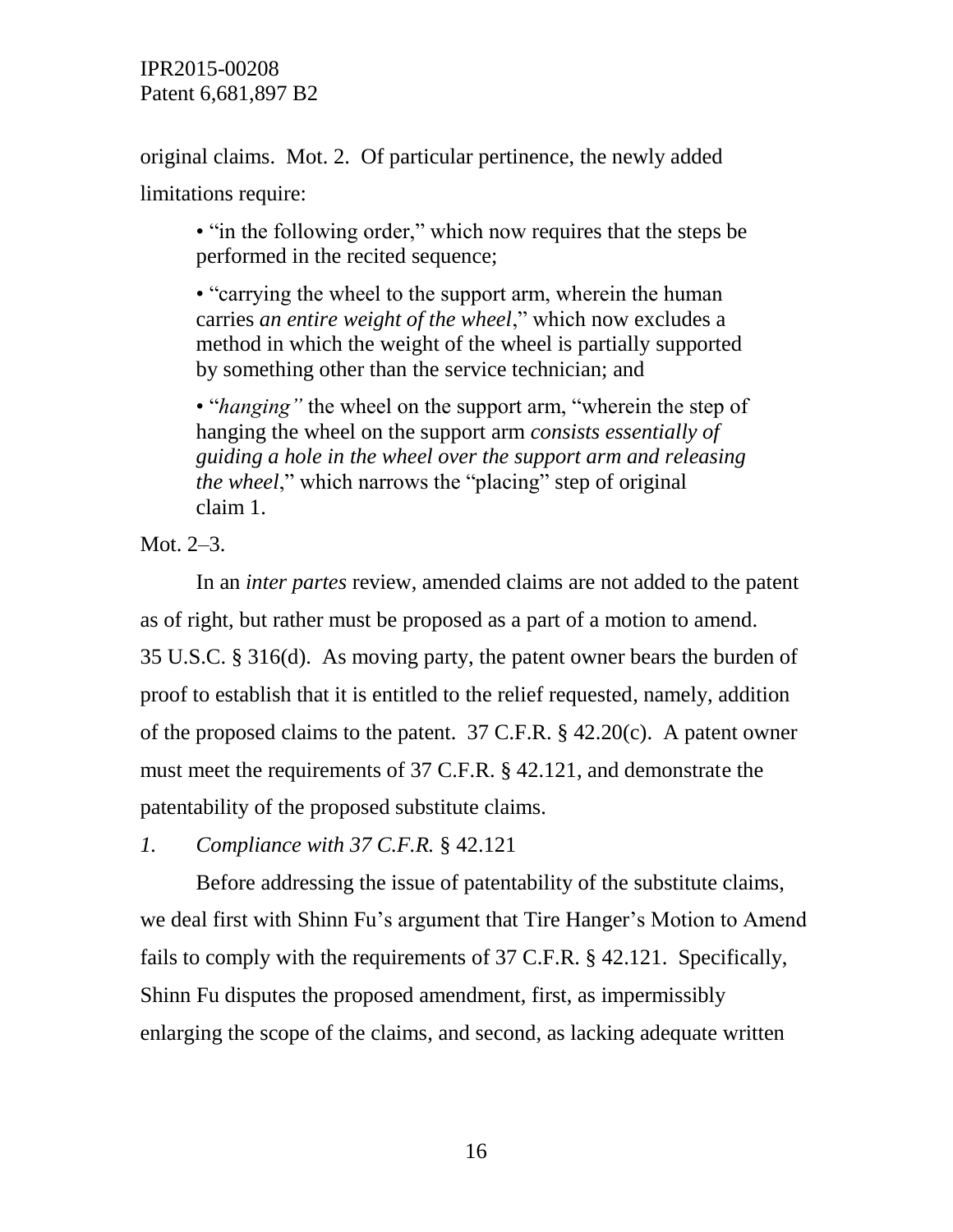$\overline{a}$ 

description support in the specification. Opp. 20–23. We address each in  $turn<sup>.11</sup>$ 

# *a. Claim Scope*

Pursuant to 35 U.S.C. § 316(d), a proposed amendment "may not enlarge the scope of the claims of the patent or introduce new matter." Shinn Fu argues that claim 9, which Tire Hanger proposes as a substitute for original claim 4, impermissibly enlarges claim scope by deleting the requirement that the individual "does not have to bend significantly at the waist to guide the wheel over the hanger." That omission, in Shinn Fu's view, makes claim 9 broader, not narrower, because it infers that an individual may indeed be bending over while handling the wheel on the support arm. *Id*. at 21–22. We disagree.

Claim 9 depends from substitute claim 6, which recites that, when the vehicle is elevated, "the human can remove the wheel without bending over," and when the wheel is on the support arm, the wheel can be removed "without the human bending over." Thus, as a matter of dependency, claim 9 incorporates the limitations from claim 6 that entail handling the wheel on the support arm "without the human bending over." That an amendment simply removes a limitation from a dependent claim and adds it

 $11$  Shinn Fu also argues that the Motion to Amend should be denied because Tire Hanger failed to comply with its obligation of first "conferring with the Board" before filing the Motion, as required by 37 C.F.R. § 42.121(a). Opp. 2. We are not inclined to deny the Motion to Amend on this procedural ground. Before filing the Motion, Tire Hanger's legal representative contacted the Board to seek clarification on whether a conference call was necessary and was advised it was not. Ex. 2008 ¶¶ 1–4. As such, we are satisfied that Tire Hanger fulfilled its obligation of conferring with the Board.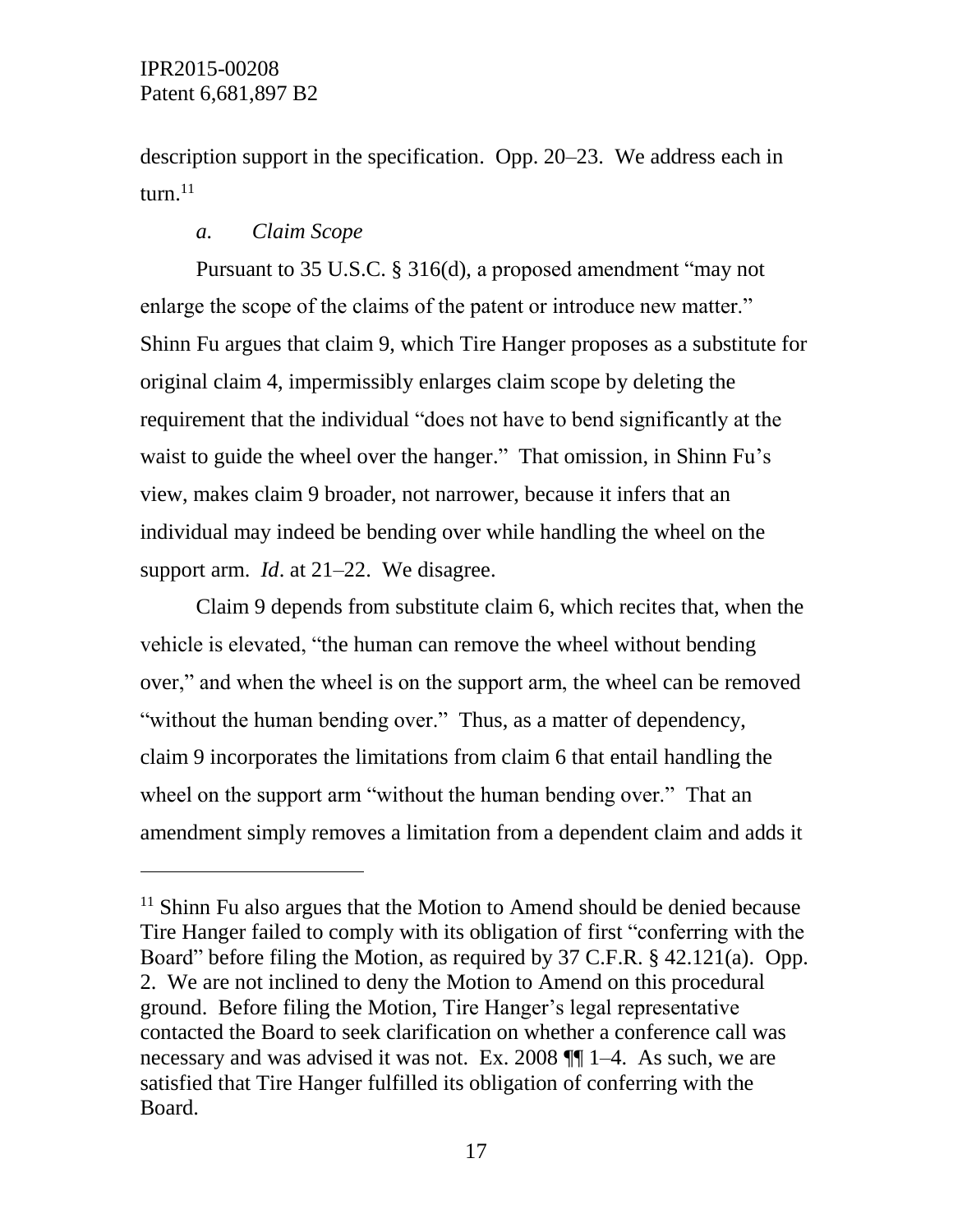to the claim from which it depends does not mean that the amendment has broadened the scope of the dependent claim from which the limitation has been removed. As such, we are not persuaded by Shinn Fu's argument. Rather, we find that Tire Hanger's amendment does not violate the prohibition on enlarging claim scope.

#### *b. Written Description Support*

Shinn Fu argues that Tire Hanger fails to provide written description support for its use of the term "human" in the proposed substitute claims. Opp. 23. According to Shinn Fu, the specification only refers to a "worker" performing the steps of removing and replacing the vehicle's wheel, not a "human." *Id.* In Shinn Fu's view, by using the term "human," rather than "worker," in the substitute claims, Tire Hanger has broadened the claims to include "such embodiments or species as newborns, toddlers, children, disabled people, and decrepit people," for which the specification purportedly lacks written description support. *Id*.

We construe claims based on a reasonable interpretation in light of the specification and prosecution history. Shinn Fu's proposed construction is unreasonable. The specification of the '897 patent speaks expressly in terms of "*individuals* in handling tire/wheel assemblies when mounting and removing them from vehicles." Ex. 1002, 1:41–43 (emphasis added). Likewise, the original claims refer to "a person" and "an individual" in describing removal of the wheel from the vehicle. *Id*. at 8:24–30. Those disclosures provide clear support for use of the term "human" in the substitute claims. Thus, we are not persuaded that Tire Hanger's proposed amendment of the claims lacks written description support.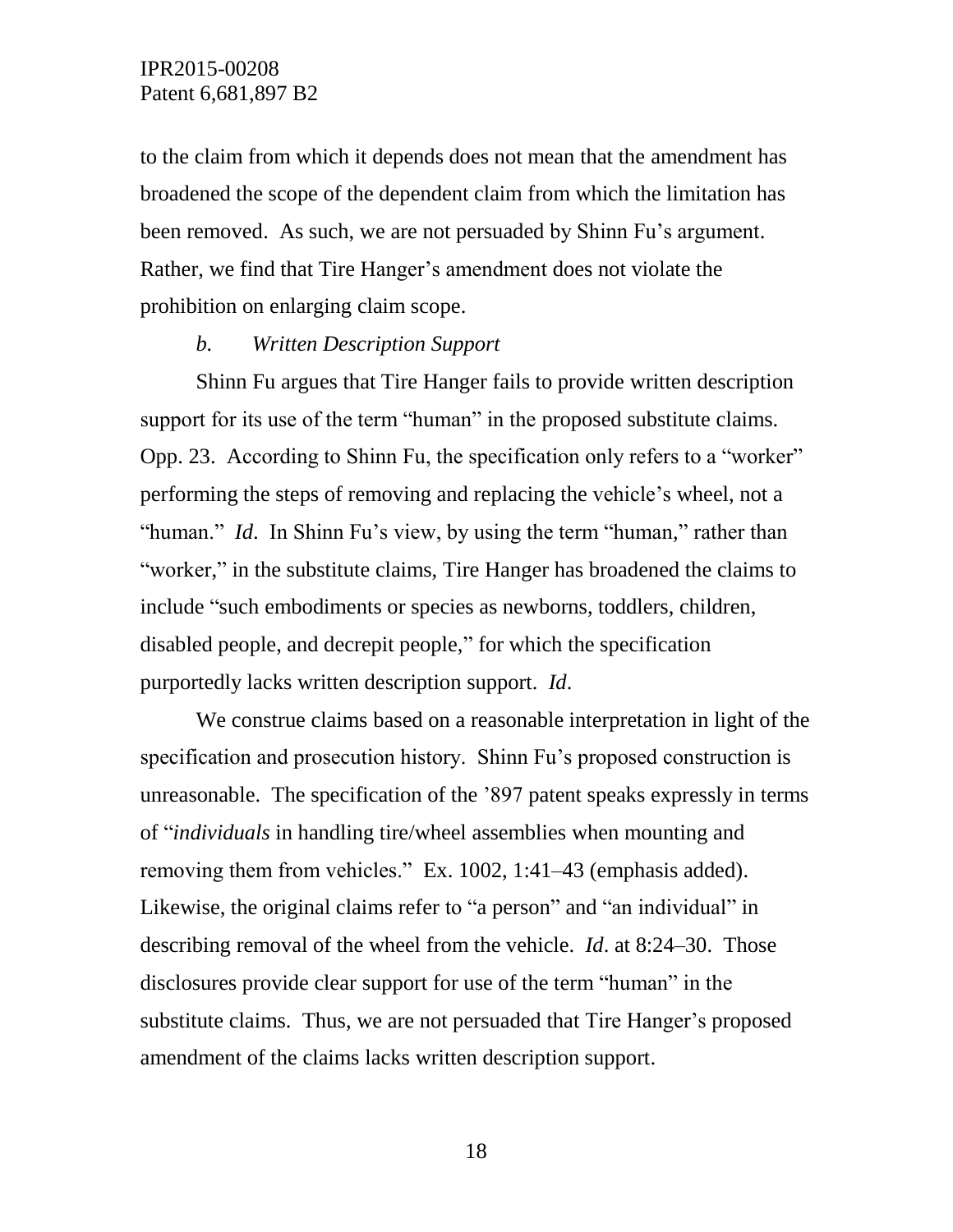# *2. Burden of Proof—Patentability over Prior Art of Record and Prior Art Otherwise Known to Patent Owner*

We turn now to the merits of whether Tire Hanger has met its burden of establishing patentability of the proposed substitute claims over the prior art. *See Microsoft Corp. v. Proxyconn, Inc.,* 789 F.3d 1292, 1307–08 (Fed. Cir. 2015) (affirming the Board's interpretation of 37 C.F.R. § 42.20(c) as imposing the burden of proving patentability of a proposed substitute claim on the patent owner). In assessing a motion to amend, we must consider "the full record developed on the motion," including "the combination of [patent owner's] motion and its reply brief supporting the motion." *Prolitec, Inc. v. ScentAir Techs., Inc.*, 807 F.3d 1353, 1364–65 (Fed. Cir. 2015). Although not required to prove that the claims are patentable over every piece of prior art known to a skilled artisan, a patent owner is required to explain why the claims are patentable over the prior art of record. *Microsoft,*  789 F.3d at 1307–08 ("[r]equiring the patentee to establish that its substitute claims are patentable over the prior art of record does not run afoul of  $§$  42.121(a)(2)(i)").

In addition, Tire Hanger's "duty of candor and good faith to the Office," per 37 C.F.R. § 42.11, requires that it address not only prior art of record but also any relevant prior art known to it. *Nike, Inc. v. Adidas AG*, 812 F.3d 1326, 1350–51 (Fed. Cir. 2016). There is, however, no requirement that a patent owner analyze expressly every individual reference cited during prosecution of the challenged patent, particularly where, as here, there are many different permutations of the cited prior art. A patent owner meets its duty of candor and good faith by grouping prior art references together according to their particular teachings without having to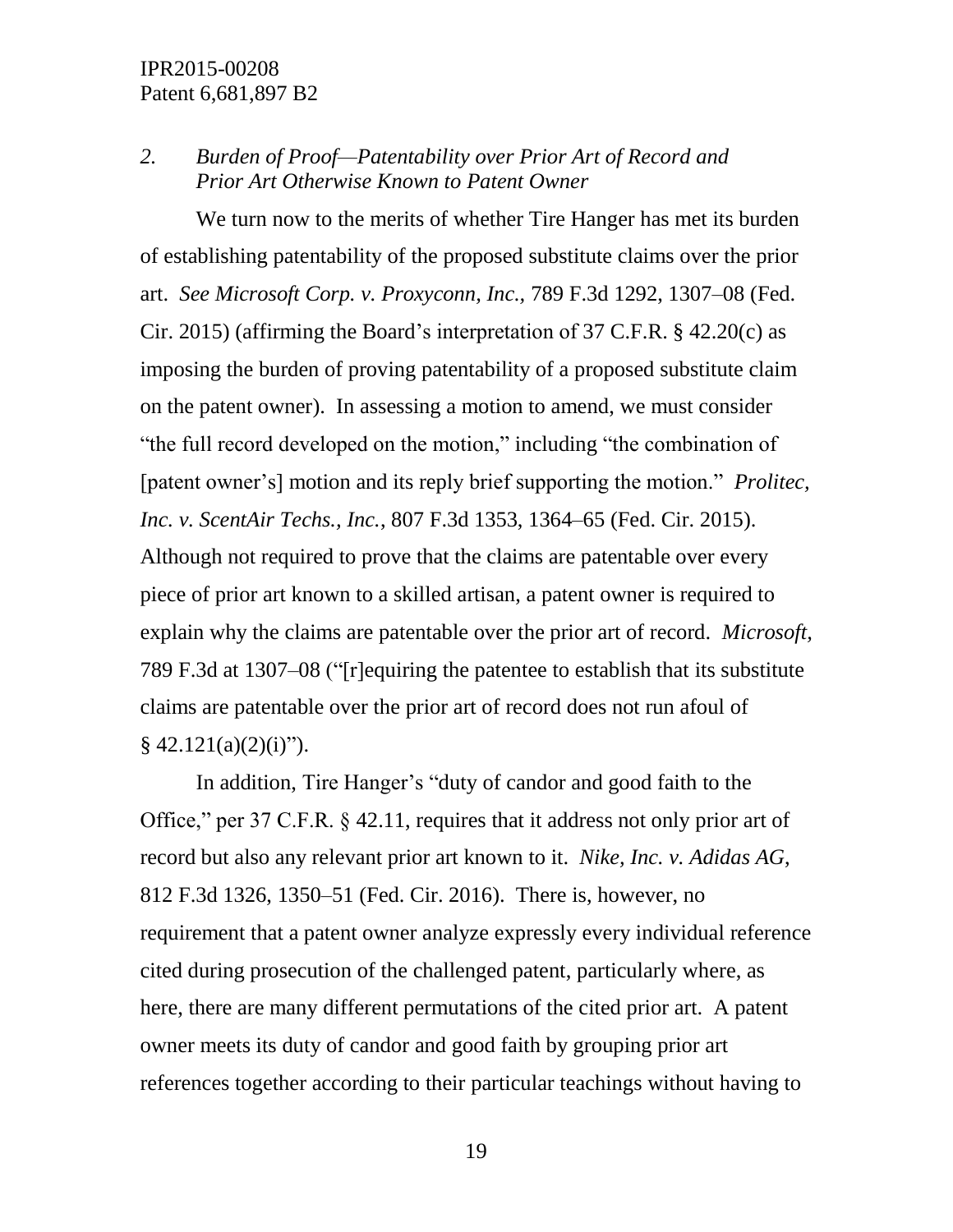$\overline{a}$ 

make a presentation on each and every reference giving rise to that same teaching.

With that in mind, we address first Shinn Fu's opposition to the Motion to Amend for allegedly failing to address the relevant prior art known to Tire Hanger. Opp. 10–12. In particular, Shinn Fu faults Tire Hanger for failing to discuss Conrad, either alone or in combination with Komorita. *Id*. Conrad teaches a wall-mounted utility hook for stowing automobile tires in a garage. Ex. 1010, Fig. 2, 1:11–14. Although the Motion to Amend does not address Conrad *per se*, it does argue patentability over substantially similar prior art, including Marion, Wüthrich, and Anderson, each of which closely resembles Conrad in terms of being a wallmounted hanger for wheels. Mot. 16–20. Even Shinn Fu recognizes that "Marion and Wuethrich are similar to Conrad." Opp. 7. Given the duplicative nature of this group of references, we do not fault Tire Hanger for discussing only a representative few in its Motion to Amend. As such, we find that Tire Hanger has complied with its duty of candor in addressing the relevant prior art.<sup>12</sup>

In the end, the focus of the parties' arguments boils down to three prior art references— Komorita, Heidle, and Conrad. *See* Mot. 9–17; Opp. 11–16; Reply 5–9. At oral argument, Tire Hanger acknowledged that, when viewed individually, the steps recited by substitute claim 6 were known in the art. Tr. 34:4–40:7; *see also id*. at 25:8–17. For instance, Tire Hanger conceded that Komorita teaches all but one of the steps of claim 6, namely,

<sup>&</sup>lt;sup>12</sup> Tire Hanger did address Conrad specifically in its Reply once Shinn Fu raised it in its Opposition. *See* Reply 5–8.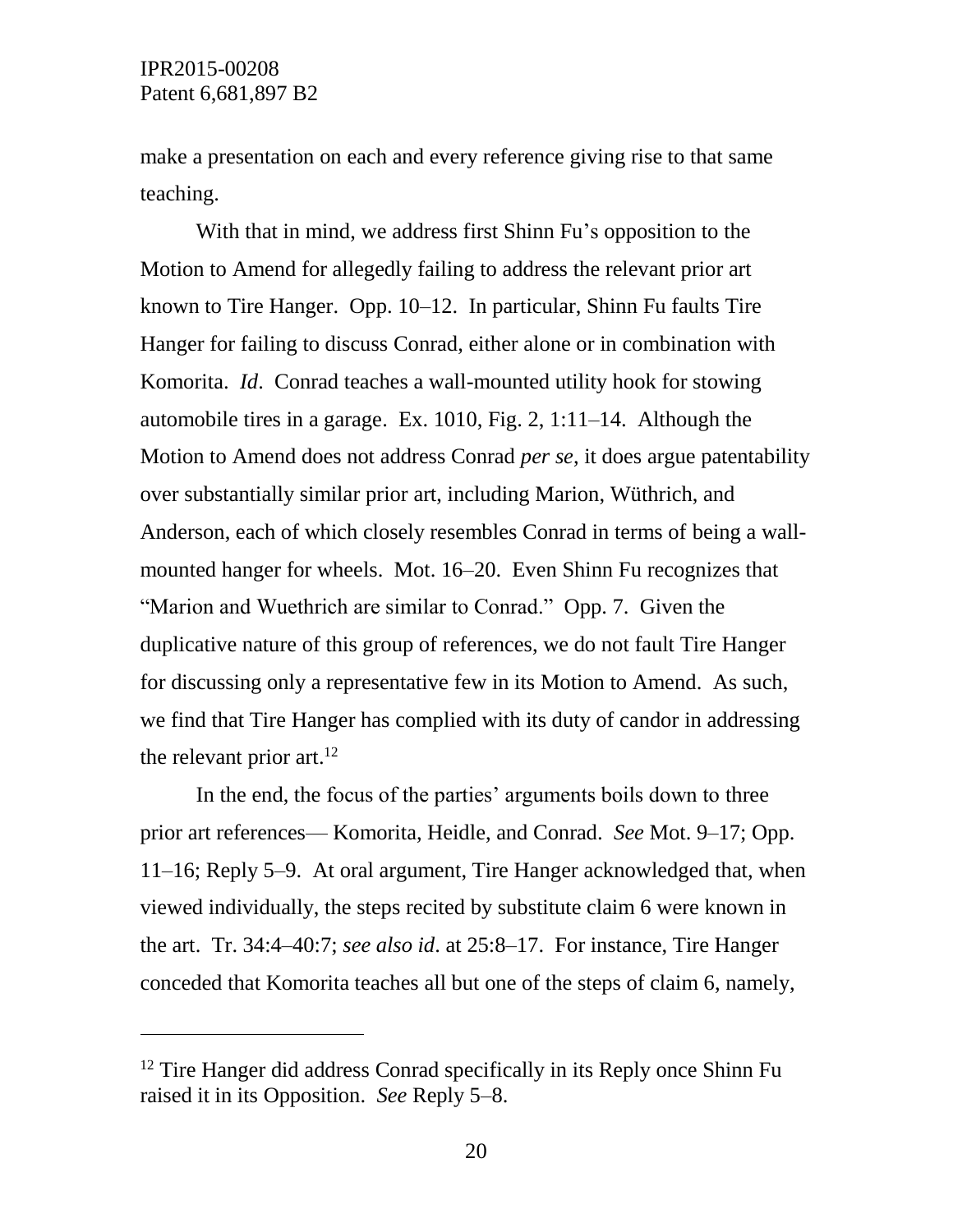steps 1, 2, 3a, 4, and 5 (as identified above in annotated claim 6). *Id*. at 34:4–37:12, 38:7–18. As for the missing step, i.e., step 3b, Tire Hanger conceded that other prior art references, such as Conrad, teach hanging a wheel on a support arm by means of a hole in the wheel's center. *Id*. at 39:4–9, 40:3–7. Nevertheless, the claimed method as a whole is said to be patentable because, according to Tire Hanger, the combination of the recited steps would have run counter to prevailing wisdom at the time of the invention. *Id*. at 38:16–18, 40:19–41:4, 42:1–6.

In particular, Tire Hanger directs our attention to new language added to substitute claim 6, which provides (a) *carrying* the wheel *to* the support arm, and (b) *hanging* the wheel *on* the support arm. Mot. 2–3; Reply 6. Tire Hanger contends that this language distinguishes over the prior art of record, even if the art can be said to suggest holding a wheel on an automotive hoist at about chest height of a person, such as in Komorita. Mot. 13–14; Reply 7. In particular, Tire Hanger contends that a skilled artisan would not have been led to use those known wheel hangers for the purpose of holding a wheel on an automotive hoist because they are all concerned with storing and/or displaying wheels with no mention of where the hanger should be attached.

At the outset, we acknowledge, as does Tire Hanger, the simplicity of the claimed invention—taking a known hanger for a wheel, for example, Conrad, Marion, Anderson, or Wüthrich, and affixing it to an automotive hoist or lift. *See* Tr. 26:14, 42:23–43:2. Relevant to our analysis, however, is the purpose of the claimed method, which entails the removal and replacement of a wheel on an elevated vehicle without requiring the person handling the wheel to bend over. Here, none of the tire/wheel hangers of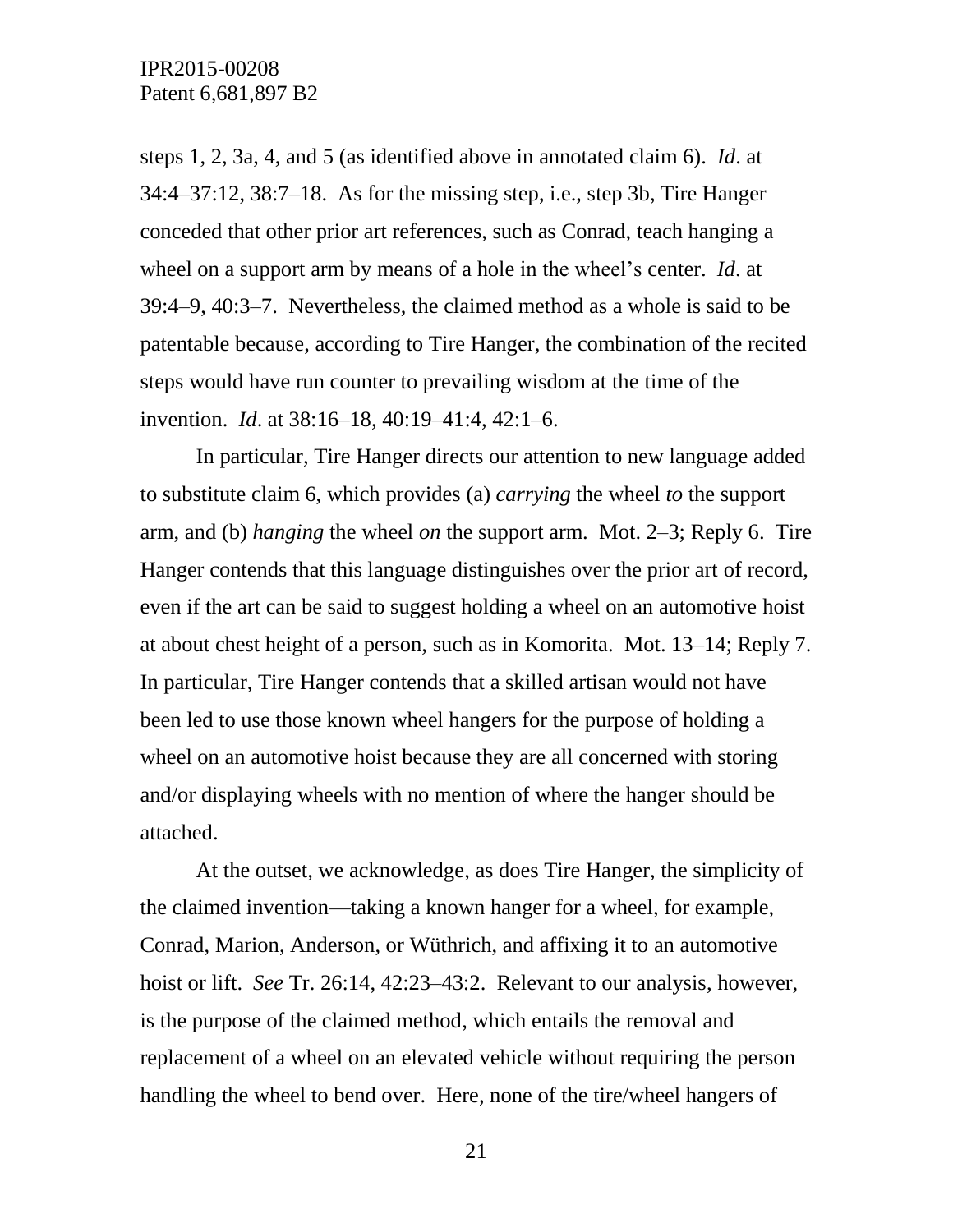either Conrad, Marion, Anderson, or Wüthrich recognize the desire to reduce bending over while handling a heavy object, as required by the claimed method. Instead, they pertain, generally, to hanging a wheel *somewhere* on a wall or rail, but are silent as to where that somewhere might be, let alone a location conducive to avoiding back injury from lifting the wheel. This is not a matter of simply slapping a known wheel hanger on an automotive lift; rather, it is a matter of taking a known structure and utilizing it in a specific manner on a specific structure for a specific purpose. Thus, we are not persuaded that it would have been obvious to a skilled artisan to affix any one of the known wheel hangers of Conrad, Marion, Anderson, or Wüthrich, to an automotive lift in the specific manner ("so that a support arm disposed on the hoist is at about the same height as a wheel of the vehicle") and for the specific purpose ("remov[ing] the wheel without bending over"), as required by substitute claim 6.

Komorita, on the other hand, presents a different picture because it clearly discloses what is called a "tire hanger" on an automotive lift. Ex. 1004, Abstract, Fig. 29. Even so, Tire Hanger asserts that the claimed method is patentable over Komorita because Komorita "merely teaches *placing* a wheel *in* a cradle" for holding the wheel from below, not "*hanging* the wheel *on* the support arm" or "guiding a hole in the wheel over the support arm," as required by substitute claim 6. Mot. 13–14; Reply 9; Tr. 30–31. Thus, the question arises as to whether "hanging" a wheel on "a support arm," per claim 6, is patentably distinct from supporting the wheel from below in a cradle, per Komorita. We conclude it is.

To begin, we previously construed the term "hanging" to mean "to attach or place something so that it is held up *without support from below*."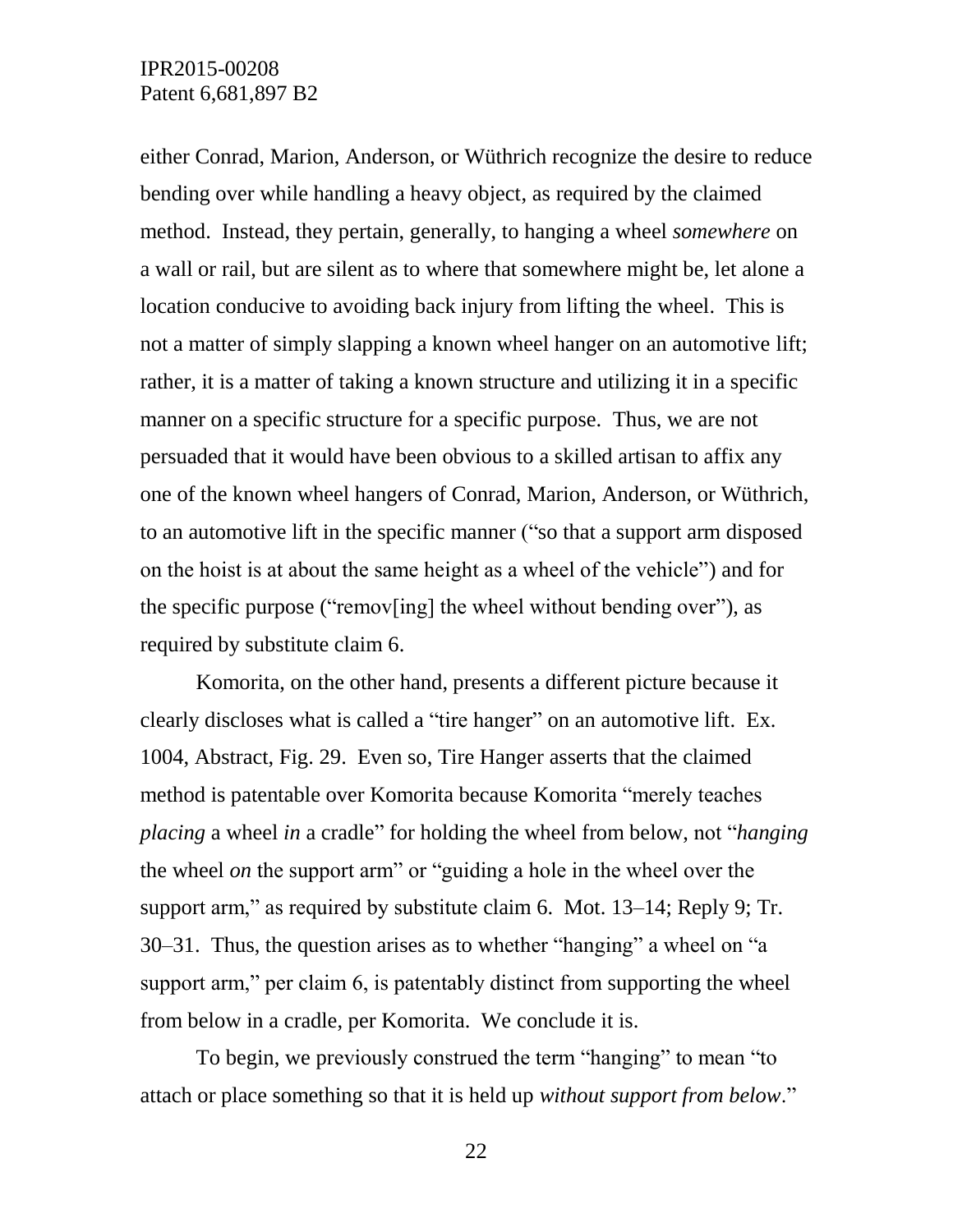*See* section III.A.2 above. Notwithstanding that Komorita is labeled as a "tire hanger," it is clear from Komorita that the *structure actually disclosed*  is not a hanger but a cradle that supports the wheel *from below*. Ex. 1004 ¶¶ 113, 114, Fig. 29. Thus, given our claim construction, Komorita does not appear to meet the "hanging" limitation of substitute claim 6.

Moreover, the '897 patent expressly distinguishes the claimed invention from cradle-like structures, such as that of Komorita. Notably, the '897 patent describes various embodiments of hangers, each of which is "adapted to fit *inside the rim* of the tire/wheel assembly." Ex. 1002, 6:17–21 (emphasis added). Figure 6 of the '897 patent depicts one such embodiment with the hanger inside of the tire/wheel assembly. The '897 patent goes on to state that "other structures may be used" to support a tire/wheel assembly, such as "an arcuate cradle" configured "to receive a tire there*in* . . . to rest the tire *in the cradle*." *Id.* at 6:22–24 (emphases added). Further, another embodiment of a cradle is described that includes "a plurality of arms . . . adapted to receive and hold a tire there*in*," and where the tire "rests *in the cradle*." *Id.* at 6:35–37 (emphases added). A plain reading of the '897 patent reveals that the hanger structures (*id*. at 6:15–21) are a separate embodiment from the cradle structures (*id*. at 6:22–42) because they are disclosed as "other structures" and because their modes of retaining the tire/wheel assembly are different. The hanger structure allows the tire/wheel assembly to hang there*on*, and includes a specific structure adapted to fit *inside a hole*  in the tire rim. *Id.* at 6:15–21. In contrast, the cradle structure receives a tire there*in*, and comprises a structure adapted to fit *around and below the outside* of the tire. *Id.* at 6:22–42. As such, we find that there is a structural distinction between hangers and cradles.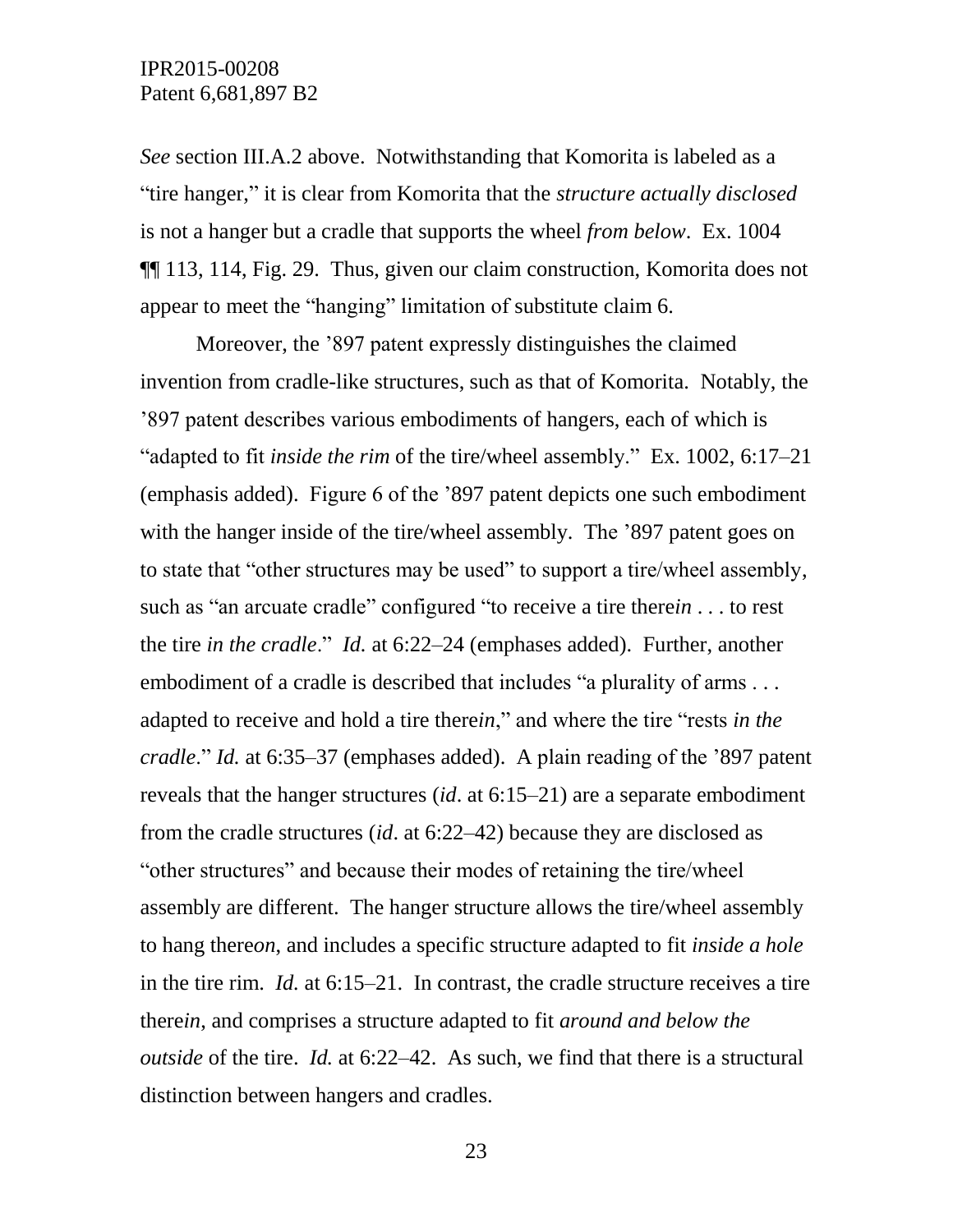Although the '897 patent discloses both hangers and cradles, proposed substitute claim 6 is limited explicitly to "*hanging* the wheel *on* the support arm" and "guiding a hole in the wheel over the support arm." Mot. 1. A skilled artisan would understand, then, that claim 6 does not read on cradles. The structure by which the tire is supported in Komorita is adapted to receive and hold a tire resting there*in*. As shown in Figure 29, and explained in the accompanying text, the tire in Komorita passes through the rectangular-shaped frame W2 and rests on the support arms W4, W6. Ex. 1004 ¶¶ 113, 114, Fig. 29. This is analogous to the structure described in the '897 patent as a "cradle." *See* Ex. 1002, 6:22–42. Accordingly, we are persuaded by Tire Hanger's argument that, at most, Komorita teaches *cradling* a wheel *in* a frame, not *hanging* a wheel *on* an arm, as required by substitute claim 6. *See* Mot. 10–11.

Finally, we are not persuaded that a skilled artisan would have been led to modify Komorita with a known tire hanger, such as that of Conrad, Marion, Anderson, or Wüthrich. As shown above (*see* section III.B.2.a.), Komorita comprises a complex frame of tubular pipes configured to accomplish two important functions: (1) open and close upon raising and lowering of the lift, and (2) hold multiple wheels removed from the vehicle, together with associated components such as hub caps, hub nuts, and ornamental pieces. Ex. 1004 ¶¶ 115, 116, Figs. 29, 30. The ability of Komorita's tire holder to retain multiple vehicle parts and to self-collapse flat with the floor would be lost if the cradle-like structure was replaced with a simple tire hanger. Thus, absent evidence to the contrary, we are not persuaded that a skilled artisan would have contemplated gutting Komorita's cradle structure in favor of a simpler hanger structure where doing so would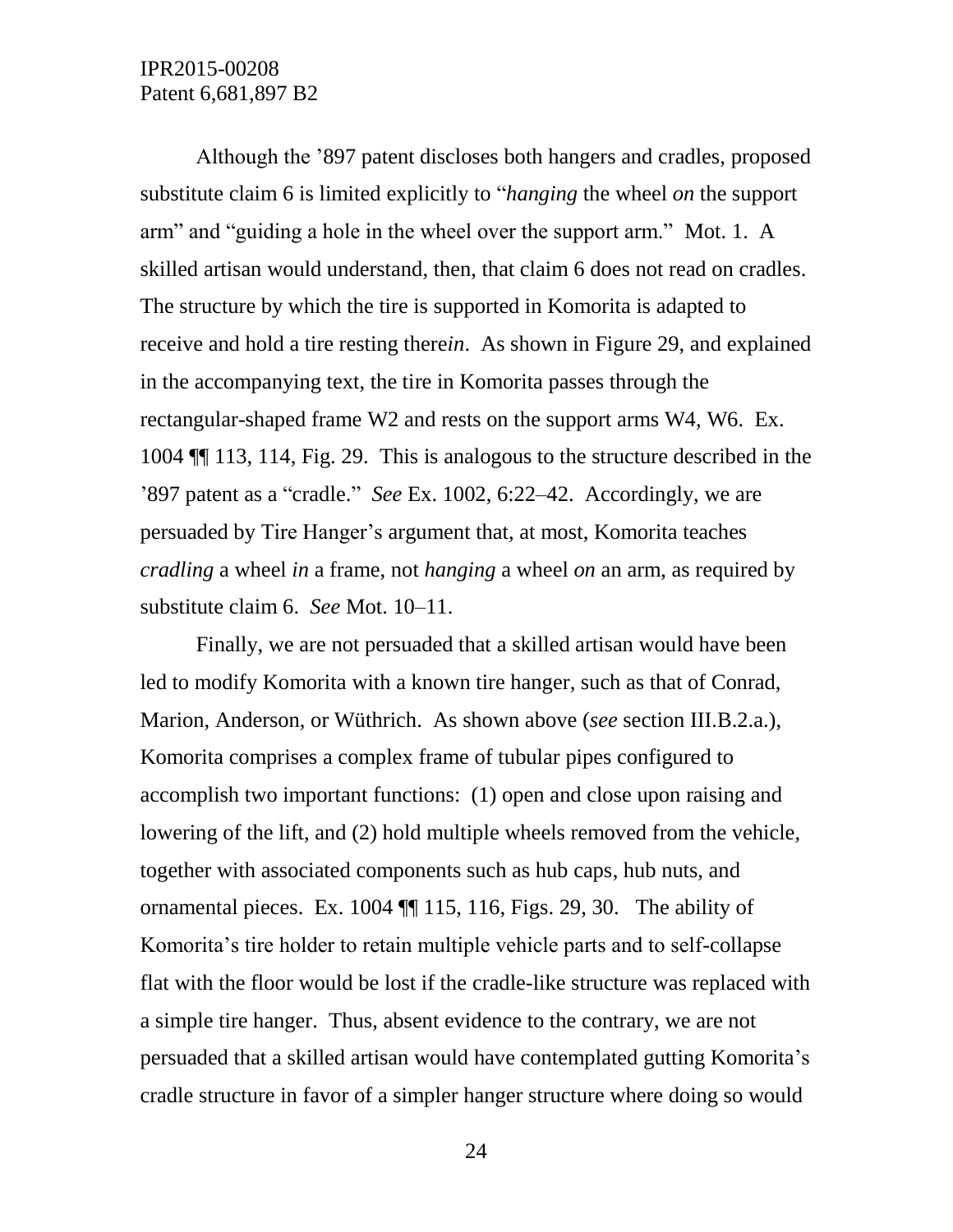have led to the loss of the very benefits on which Komorita is premised. As such, we are not persuaded that a skilled artisan would have had reason to modify Komorita's tire cradle with the tire hangers of either Conrad, Marion, Wüthrich, or Anderson.

Aside from Komorita, the parties also address whether substitute claims 6–10 are patentable over Heidle in combination with Conrad or other prior art of record. Mot. 9–13; Opp. 5, 8–12, 18; Reply 5, 9. According to Tire Hanger, Heidle teaches neither the sequential "order" of steps recited by claim 6, nor the step of "carrying the wheel *to* the support arm, wherein the human carries the entire weight of the wheel." Mot 9–10. We agree.

Heidle is focused on ensuring that the technician avoids carrying any weight of the wheel. It does this by utilizing an S-hook and strap configuration that a technician attaches to the wheel and makes taut *before* removing the wheel from the vehicle. Ex. 1003, 2:64–3:2. Once removed, the wheel is "suspended from the hoist" so that the technician "avoids having to drop *or lift the wheel*." *Id*. at 2:27–30. At oral argument, Shinn Fu acknowledged that, in Heidle, the technician secures the hook to the wheel, as opposed to carrying the wheel to the hook. Tr. 12:9–12. As such, we find that Heidle lacks the claimed "order" of steps, as well as the claimed "carrying" step, of substitute claim 6. And, from an obviousness perspective, we further find that it would not have been obvious to a skilled artisan to modify Heidle in the manner of substitute claim 6 because doing so would have obviated the very benefit of Heidle—avoiding the need to carry the weight of the wheel. Thus, we conclude that substitute claims 6– 10 are patentably distinct over any ground based on Heidle.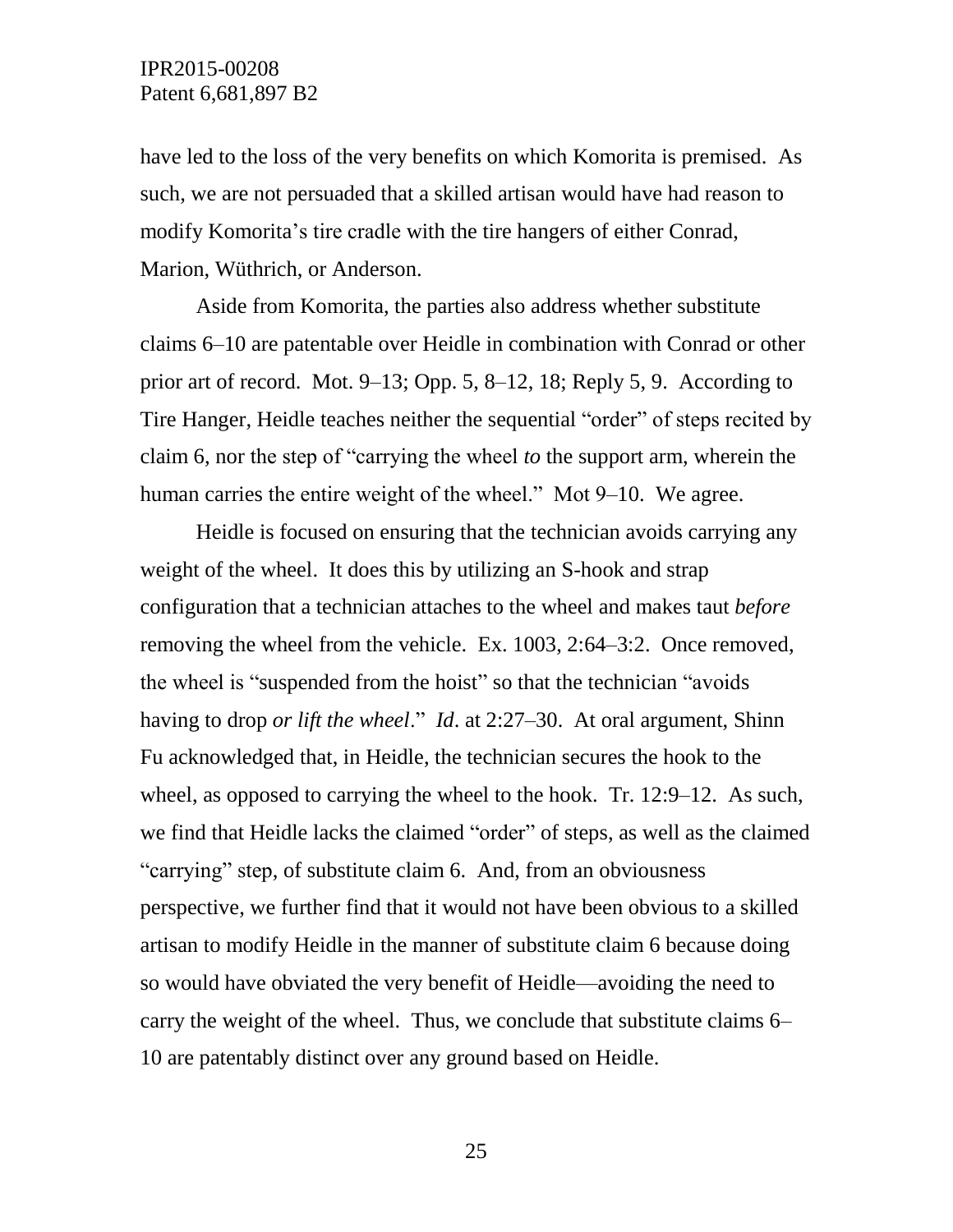In sum, we decline to engage in a patchwork effort to arrive at the combination of steps called for by substitute claims 6–10. After considering the parties' evidence and arguments, we find that the claimed method of taking a known hanger for a tire/wheel assembly and utilizing it on a specific structure (an automotive hoist) in a specific manner (in proximity to the height of a wheel on an elevated vehicle) for a specific purpose (without requiring that a worker bend over) rises to the level of a novel and nonobvious method that distinguishes the substitute claims over the prior art of record. The record before us does not establish persuasively that a skilled artisan would have had reason to diminish the express benefits of the tire holders in Komorita or Heidle by adding one of the known tire hangers of Conrad, Marion, Anderson, or Wüthrich. Absent any justification for modifying Komorita or Heidle, we are persuaded that Tire Hanger has carried its burden of demonstrating the patentability of substitute claim 6.

Proposed substitute claims 7–10 correspond essentially to original claims 2–5, but are rewritten to depend directly from substitute claim 6. Because we conclude above that claim 6 is patentable over the prior art of record, we reach the same conclusion with respect to its dependent claims.

Although the claimed invention is seemingly simple, simplicity is not inimical to patentability. *In re Oetiker*, 977 F. 2d 1443, 1447 (Fed. Cir. 1992); *see also Panduit Corp. v. Dennison Mfg. Co.,* 810 F.2d 1561, 1572 (Fed. Cir. 1987) (the patent system is not foreclosed to those who make simple inventions), *cert. denied,* 481 U.S. 1052 (1987). Comparing the prior art of record to the proposed substitute claims, and applying the pertinent legal standards, we are persuaded that claims 6–10, as proposed in the Motion to Amend, are patentable over the prior art of record.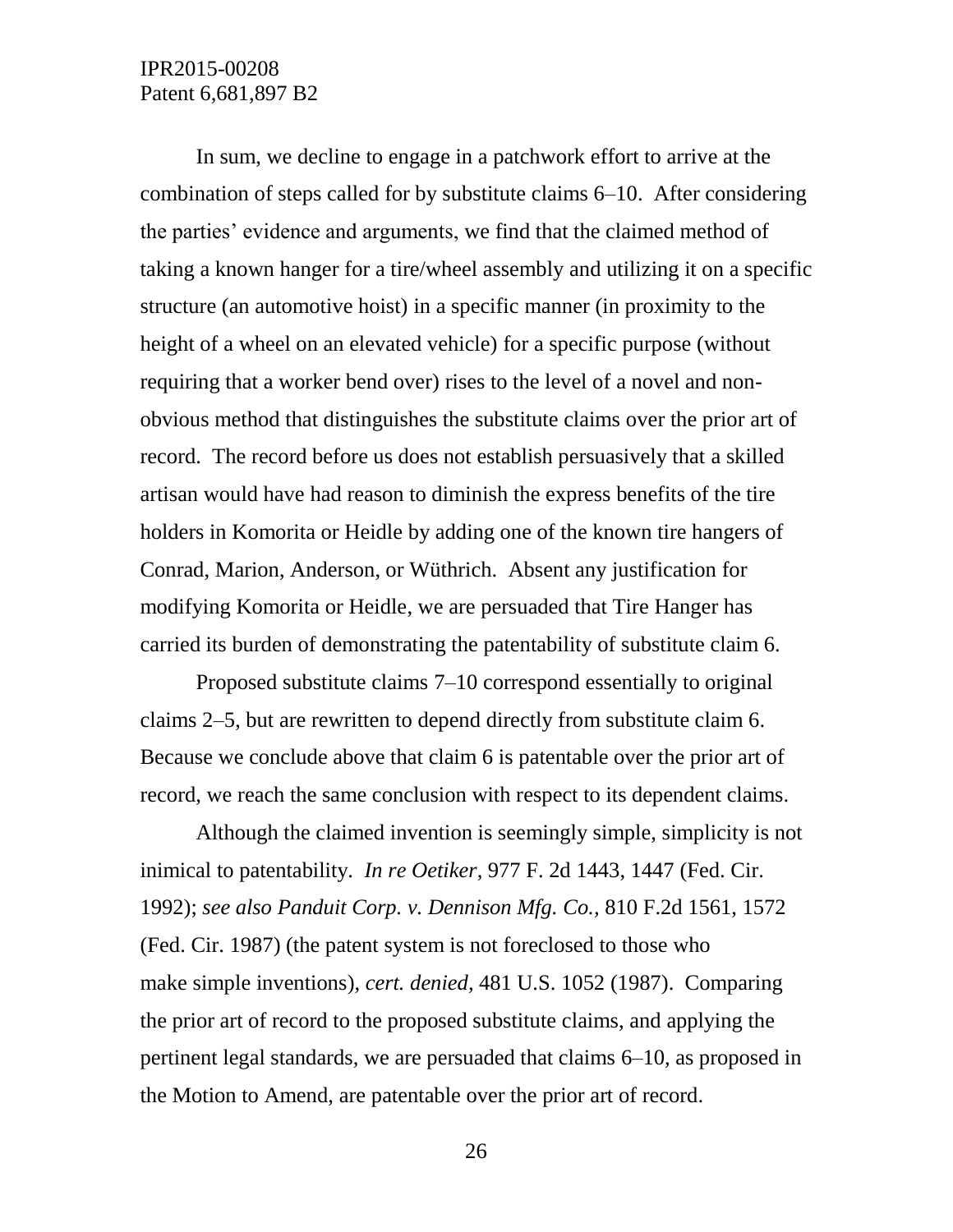#### IV. CONCLUSION

We conclude that Shinn Fu has demonstrated, by a preponderance of the evidence, that claims 1–5 of the '897 patent are unpatentable under 35 U.S.C. §§ 102 and/or 103 as follows: the steps of method claims 1 and 4 are anticipated by Heidle; the steps of claims 3 and 5 would have been obvious over Heidle, AAPA, and OSHA; and the steps of claims 1–4 would have been obvious over Komorita, AAPA, and OSHA.

In addition, we conclude that Tire Hanger has demonstrated, by a preponderance of the evidence, that proposed substitute claims 6–10 are patentable over the prior art of record, and, thus, is entitled to entry of the substitute claims. We, therefore, *grant* Tire Hanger's Motion to Amend.

#### V. ORDER

Accordingly, it is

ORDERED that claims 1–5 of U.S. Patent No. 6,681,897 B2 are held *unpatentable*;

FURTHER ORDERED that Patent Owner's Motion to Amend, proposing to substitute claims 6–10 for original claims 1–5 of U.S. Patent No. 6,681,897 B2, is *granted*;

FURTHER ORDERED that, pursuant to 35 U.S.C. § 318(b), upon expiration of the time for appeal of this decision, or the termination of any such appeal, a certificate shall issue canceling claims 1–5 and incorporating claims 6–10 in U.S. Patent No. 6,681,897 B2; and

FURTHER ORDERED that, because this is a final decision, parties to the proceeding seeking judicial review of the decision must comply with the notice and service requirements of 37 C.F.R. § 90.2.